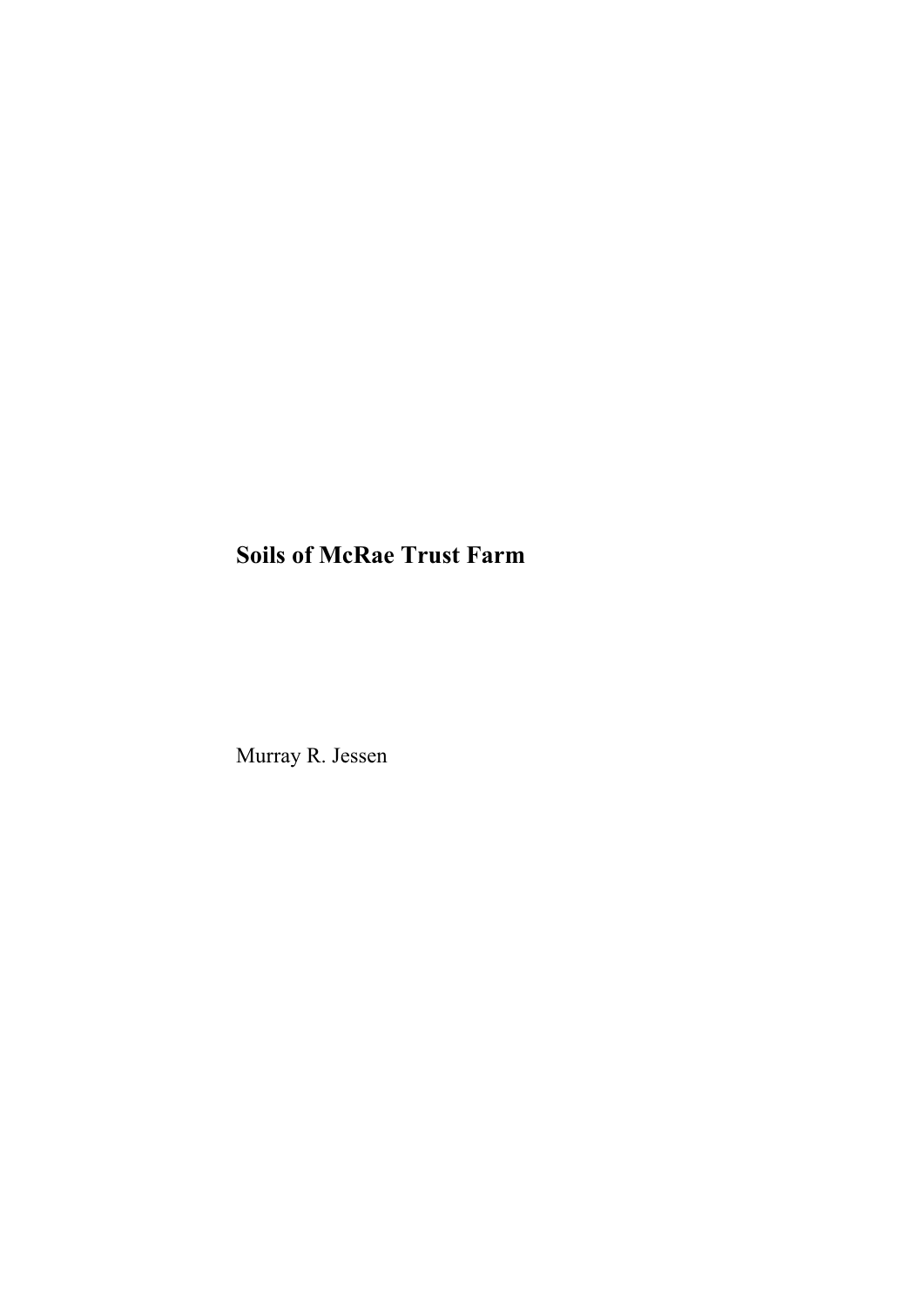# **Soils of McRae Trust Farm**

Murray R. Jessen Landcare Research NZ Ltd Private Bag 11-052 Palmerston North New Zealand

Landcare Research Contract Report: LCR0102/115

PREPARED FOR: The McRae Trust C/- Peter Manson Hawke's Bay Regional Council P O Box 12 Wairoa

DATE: June 2002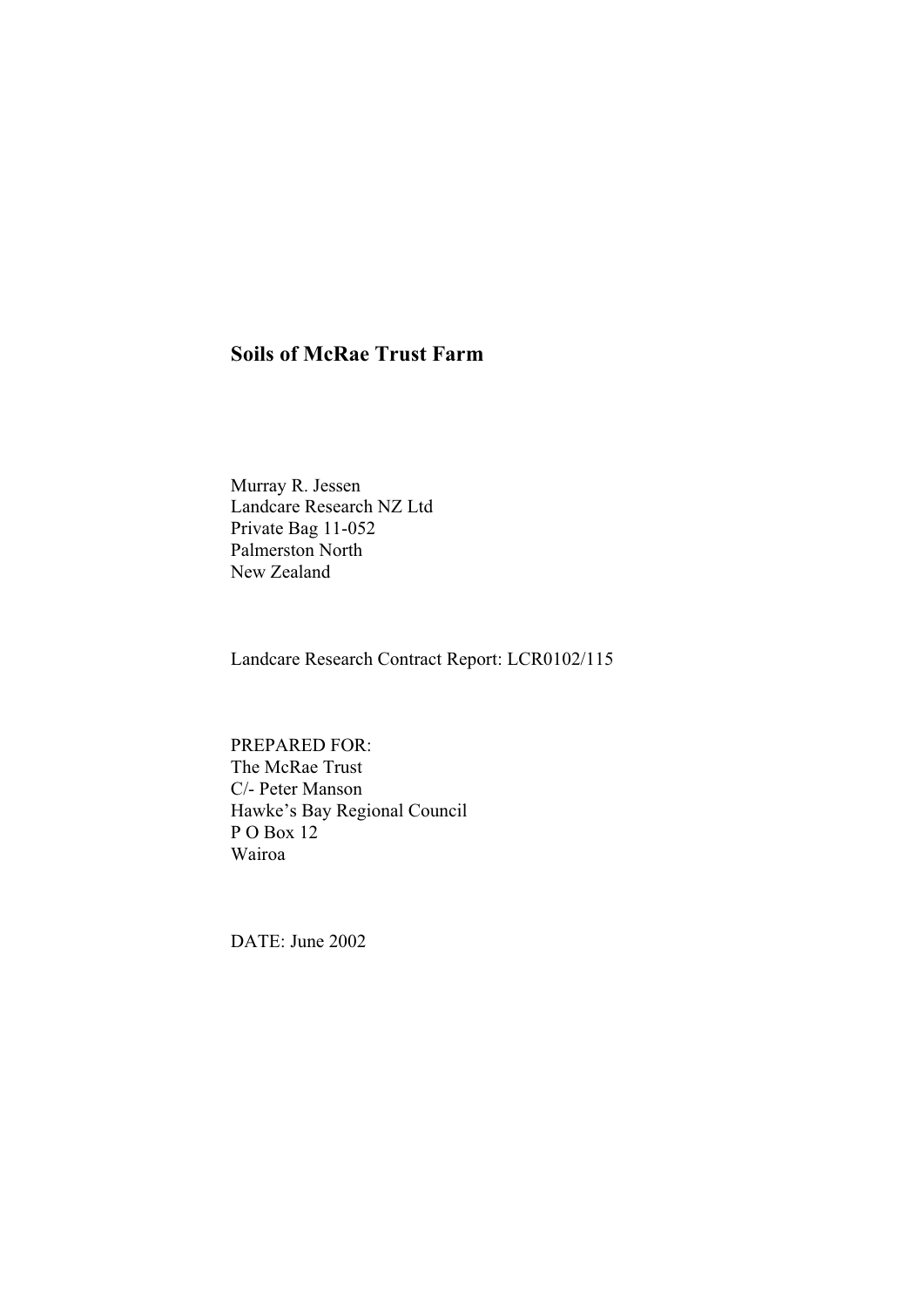*Reviewed by: Approved for release by:* 

Malcolm McLeod Bob Lee

Scientist<br>
Landcare Research<br>
Landcare Research<br>
Land-Use Effects Rural Land-Use Effects

#### **© Landcare Research New Zealand Ltd 2002**

No part of this work covered by copyright may be reproduced or copied in any form or by any means (graphic, electronic or mechanical, including photocopying, recording, taping, information retrieval systems, or otherwise) without the written permission of the publisher, McRae Trust, or Hawke's Bay Regional Council.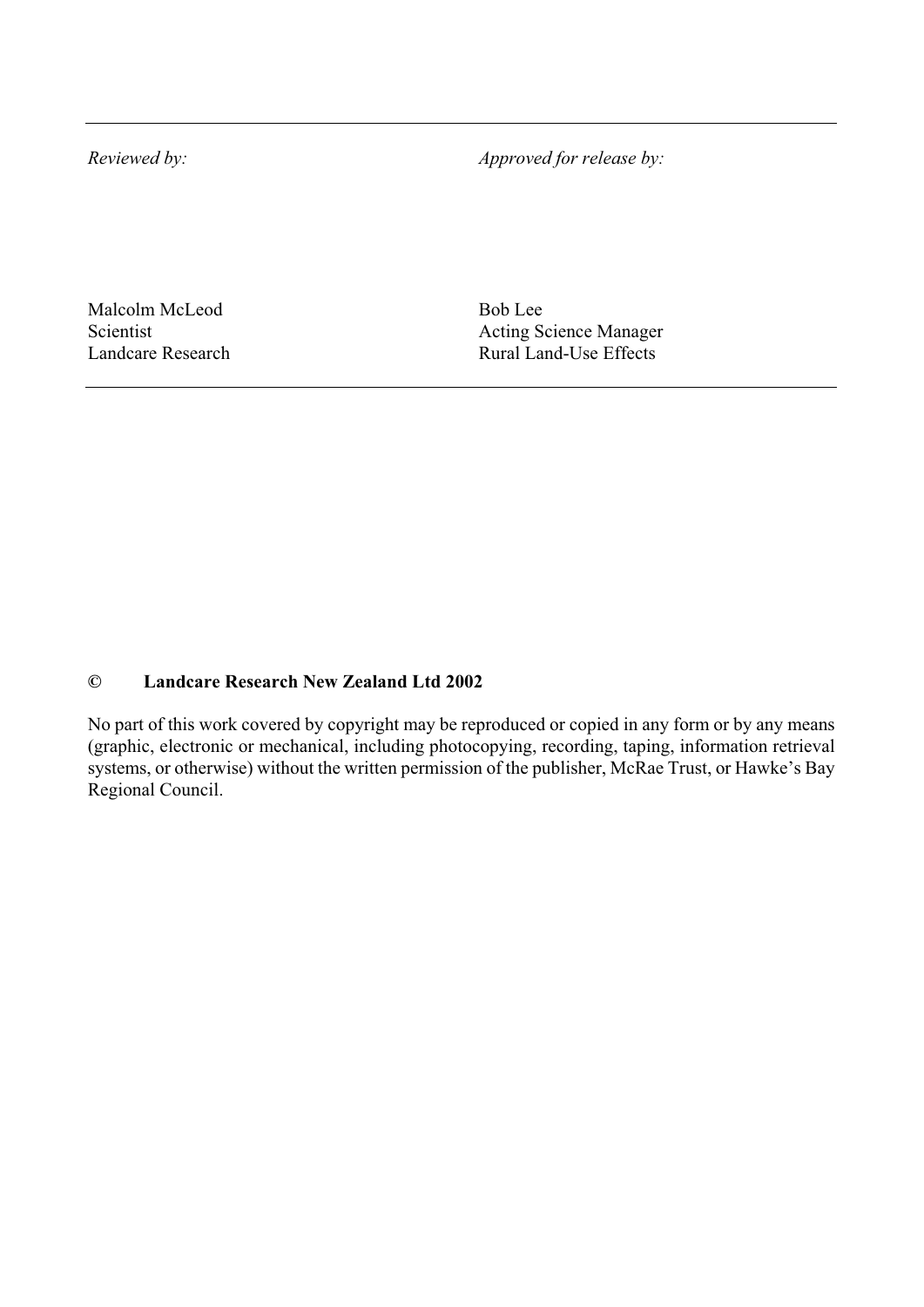# **Contents**

| 1.               |                                 |  |  |  |
|------------------|---------------------------------|--|--|--|
| 2.               |                                 |  |  |  |
| 3 <sub>1</sub>   |                                 |  |  |  |
| $\overline{4}$ . | 4.1<br>4.2<br>4.3<br>4.4<br>4.5 |  |  |  |
| 5.               |                                 |  |  |  |
| 6.               |                                 |  |  |  |
| 7.               |                                 |  |  |  |
| 8.               | Appendix 2                      |  |  |  |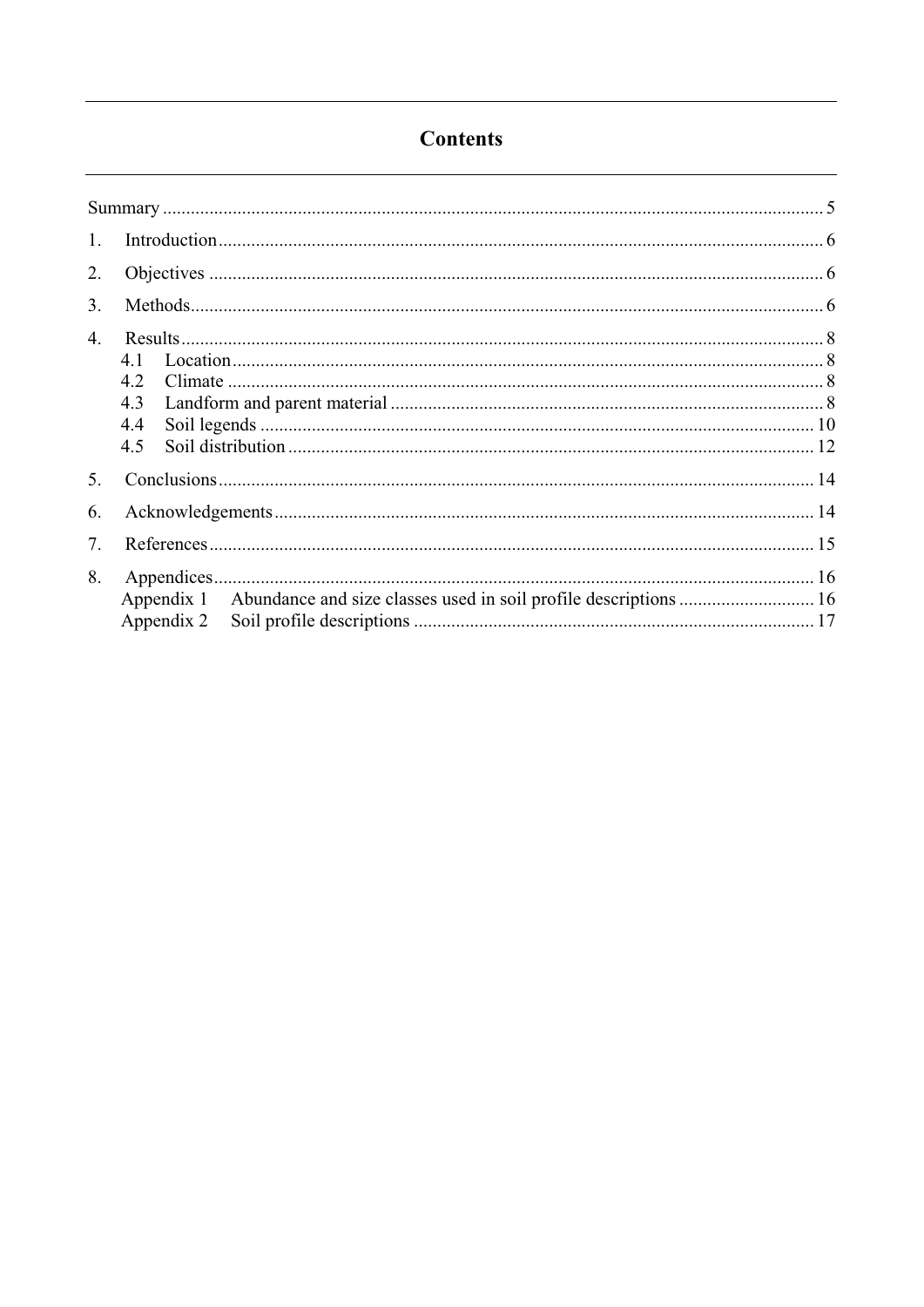### **Summary**

### **Project and client**

Landcare Research was contracted by the McRae Trust to prepare a soil map of the McRae Trust Farm (614 ha), Frasertown, at an approximate scale of 1:10 000. Preparation of the soil map forms part of a larger project, funded by the Sustainable Farming Fund, administered by the Ministry of Agriculture and Forestry. After completion of the soil map, a land-use capability survey of the farm will be made, and these maps will contribute to the establishment of land management units, with a view to exploring both present and potential alternative land uses. Extension of the findings to farmers throughout the wider community is considered important by the funding provider and the McRae Trust.

#### **Objectives**

- Complete a survey of soils and prepare a soil map of the McRae Trust farm, Frasertown, at an approximate scale of 1:10 000.
- Prepare a report to describe the soils mapped.

### **Methods**

- Soil survey followed standard procedures outlined in Milne et al. (1995)
- Soil map unit boundary and mapping unit data were put into the GIS and a soil map produced at an approximate scale of 1:10 000.

#### **Results**

The farm is divided into four major landforms and associated soils:

- Low river terraces and fans, on north-western margin along the Wairoa River and southern margin along the Kauhauroa Stream, where soils are developed from alluvium from sedimentary rocks and tephra. Poorly drained Gley Soils (Awamate soils) dominate, but there are well-drained Recent Soils (Waihirere soils). A very small area has moderately welldrained Waipaoa soils developed from Cyclone Bola (1988) sediments.
- Intermediate gently sloping terraces, abutting hills along the north-western margin. The gentle slopes have encouraged the survival of airfall tephra, giving coarse sandy Pumice Soils (Mohaka soils) from Taupo and Waimihia tephra, overlying older undifferentiated weathered tephra and loessic material. These soils are poorly drained due to perching of water over slowly permeable layers.
- Hill country. This lies mostly on the southern margin, and rises from the river flats of the Kauhauroa Stream. As much as 1 m depth of tephra remains on the easier hill country slopes, and Pumice Soils (Gisborne soils) are recorded here, but in other areas most of the tephra has been removed to give Pallic Soils (Pouawa and Pakarae) from siltstone. A veneer of Taupo tephra remains in topsoils of the Pallic Soils.
- Steepland. Half the farm is steep and seriously affected by landslide erosion. Soils are developed on siltstone, rather than tephra. Soils are highly variable over short distances (with eroded/uneroded soils in close proximity), but are broadly similar over the whole terrain, being mainly Recent Soils from siltstone (Mahoenui shallow phase, steepland soils) or siltstone with a veneer of Taupo tephra (Hangaroa steepland soils).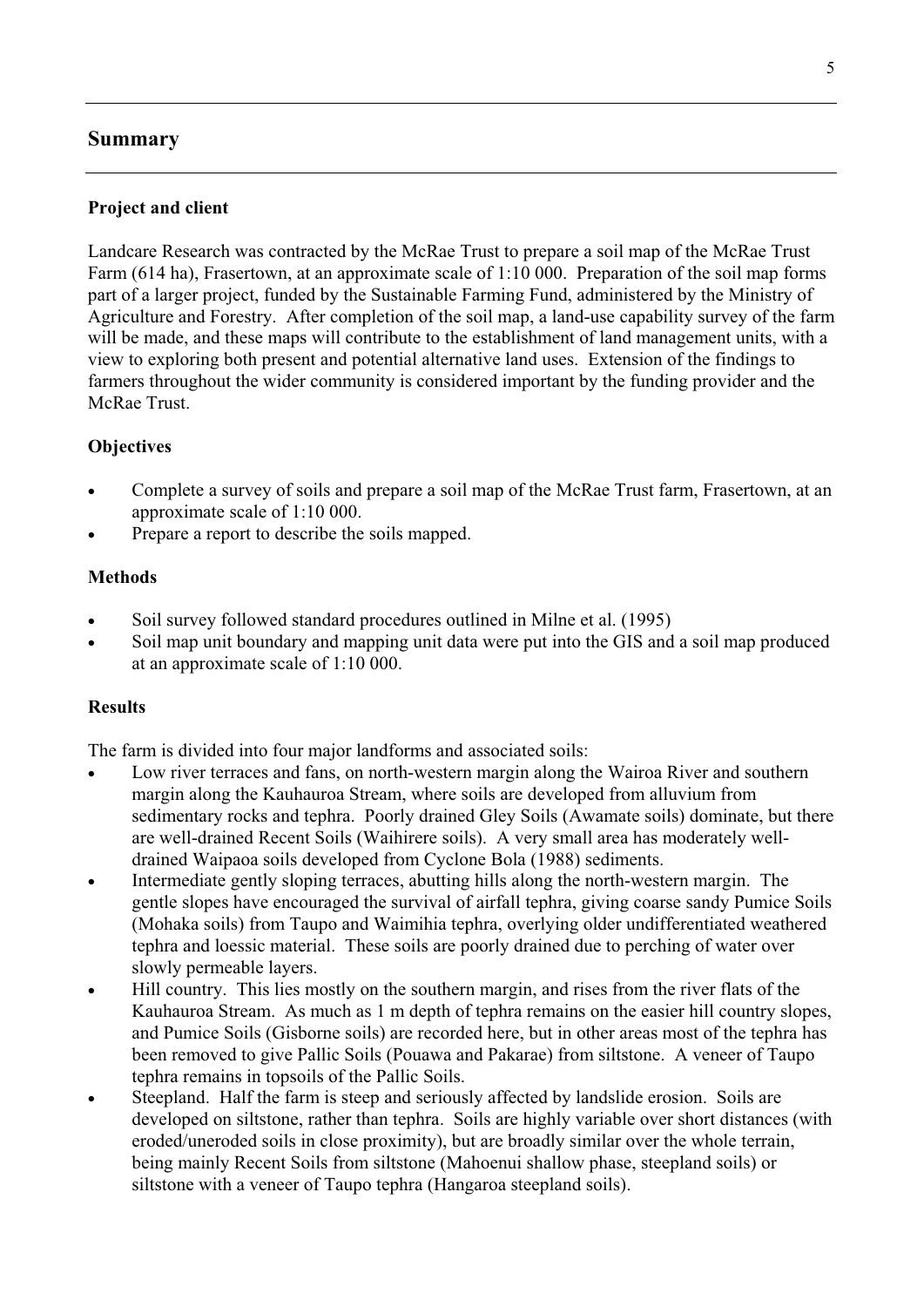## **1. Introduction**

Landcare Research was contracted by the McRae Trust to prepare a soil map of the 614 ha McRae Trust Farm (Fig. 1), Frasertown, at an approximate scale of 1:10 000.

Preparation of the soil map forms part of a larger project, funded by the Sustainable Farming Fund (and administered by the Ministry of Agriculture and Forestry). After completion of the soil map, a land-use capability survey of the farm will be made, and a map that defines land management units will follow this. This will explore both present and potential alternative uses. Extension of the findings to farmers throughout the wider community is considered important by the funding provider and the McRae Trust. The Trust is keen to raise the profile of soils among farmers of the district, and it plans to hold field days to explain soils on the Trust farm as revealed by the present soil survey.

Previously, soil information was taken from a soil map of part Tiniroto–Wairoa area produced at a scale of 1:100 000 (Rijkse 1978) and from the accompanying report (Rijkse 1979). In accordance with the general scale of this soil information, just four soil map units (at the series level) covers the area of the Trust farm, and modal profile descriptions for these were taken well away form the farm. It was clear to the Trust that farm-specific soils information was required, and for this to be delivered at a scale suitable to meet the detailed farm planning aims of the larger project.

# **2. Objectives**

- Complete a survey of soils and prepare a soil map of the McRae Trust Farm, Frasertown, at an approximate scale of 1:10 000.
- Prepare a report describing the soils mapped.

# **3. Methods**

- Landforms were identified in the field and by reference to stereo-pairs of aerial photographs.
- Soil profiles were described in each of the landforms, and access to the profiles was gained by digging a 40x40 cm hole to at least 70 cm depth. Track and road-cut banks were used for checking, rather than for making descriptions.
- Soil profile descriptions were compared with previously described and mapped soils from Rijkse (1978, 1979) and with likely candidate soil sets from New Zealand Soil Bureau (1954). Soil names from these existing information sources were chosen.
- Soil map units were defined according to their expression in the farm property.
- x A small number of tests were carried out to confirm technical soil classifications according to the New Zealand Soil Classification (Hewitt 1998). These were pH in water (to identify possible acidic soil subgroups), and particle-size distribution of topsoils (to identify vitric soil material and to confirm field determinations of topsoil texture).
- Soil map unit boundaries were identified by viewing stereo-pairs of aerial photographs of the farm and by reference to detailed field notes and soil profile descriptions. The boundaries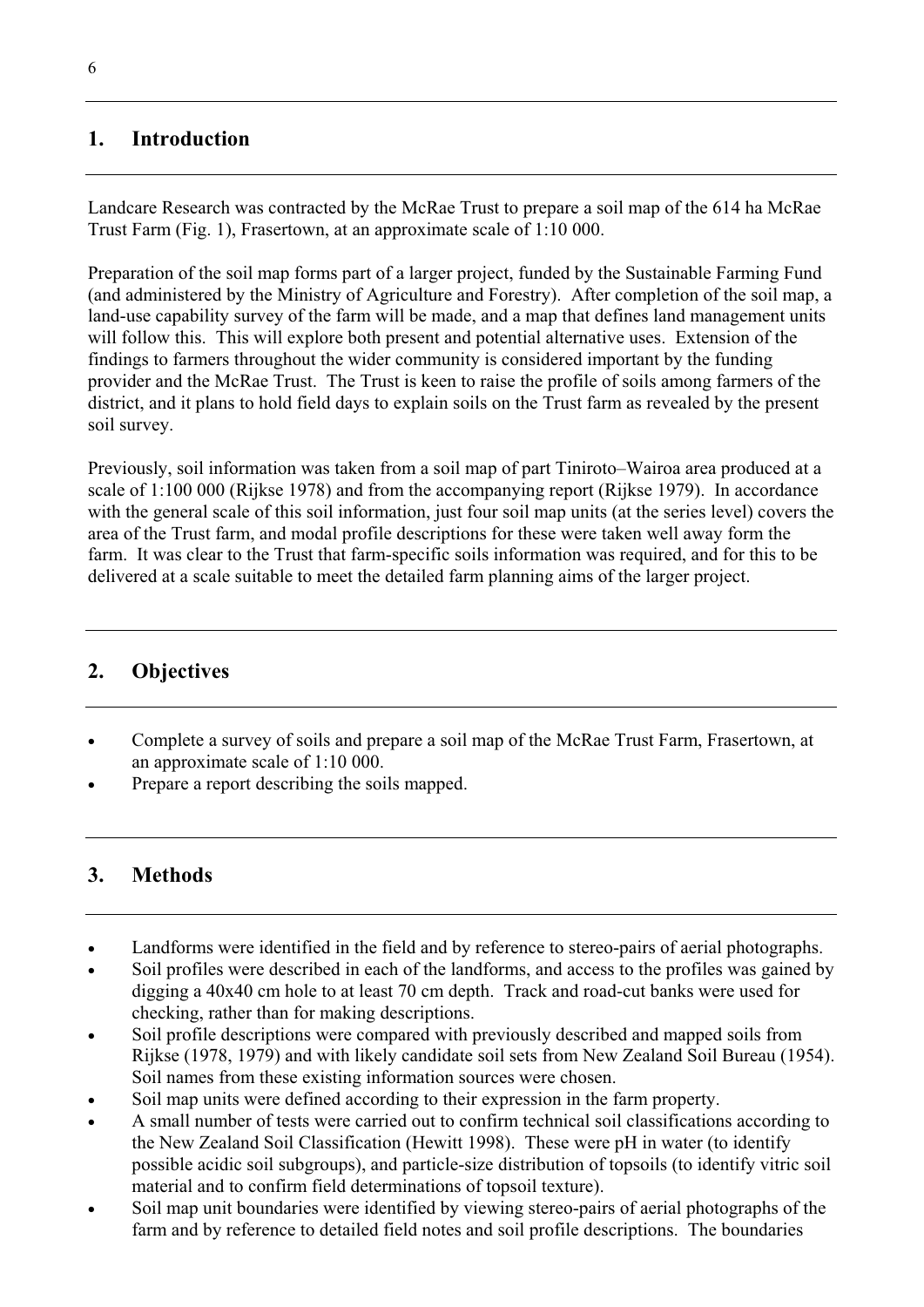were transferred from the aerial photographs by eye to a 1:5000 scale photo-base map and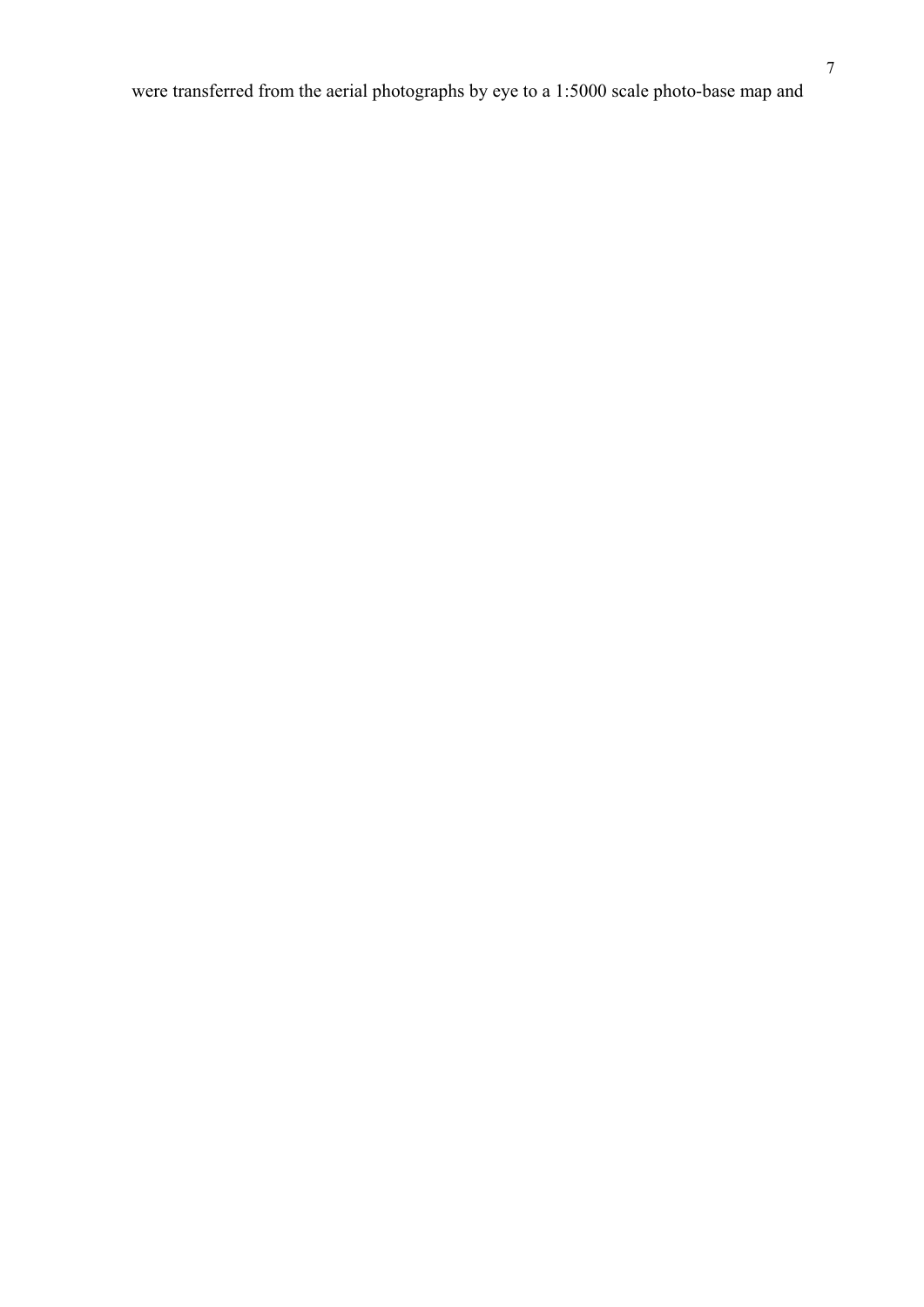then georeferenced (in ARCGIS) to the New Zealand Map Grid, to create a transformed aerial photograph base map.

Soil map unit boundary and map unit data were put into a GIS and a soil map produced at an approximate scale of 1:10 000.

### **4. Results**

### **4.1 Location**

The McRae Trust farm lies between Highway 36 and Mangapoike Road about 500 m from Frasertown, northern Hawke's Bay (see location map). The 614 ha farm has river flats and easy sloping intermediate terraces, but about 80% of it comprises moderately steep to steep hill country that rises from the river flats at 20 m a.s.l. to 230 m a.s.l. The Wairoa River forms the northwestern boundary and the southern boundary follows the Kauhauroa Stream.

### **4.2 Climate**

Mean annual rainfall at Frasertown is 1450 mm, and while there are frequent summer dry spells and rare droughts, rainfall is reasonably well spread throughout the year. The high probability of receiving high intensity rainstorms causes concern, given the moderately steep to steep and erosionprone nature of the farm. Mean annual air temperature ranges from summer highs about 19° to a winter lows at about  $9^\circ$ . Twenty-one ground frosts occur during the year, and most occur during the months of May through to September.

### **4.3 Landform and parent material**

### **Landform**

Parent materials of soils are divided into alluvium, tephra and siltstone. Each is associated with, but not necessarily exclusive to, one of four broad landforms where certain soils are anticipated:

*Low river terraces and fans:* This is low country along the north-western margins beside the Wairoa River, and along the southern margin beside the Kauhauroa Stream, forming wide floodplain surfaces. Merging with these are low-angle fans (at about  $3^\circ$  of slope) that emerge subtly from first or second-order hill country and steepland stream valleys.

*Intermediate gently sloping terraces:* Best examples are the 'bull' paddocks along the northwestern margin and can be seen clearly from the 'beef units lane'. Gently inclined terrace surfaces (at  $3^{\circ}$ ) have encouraged the survival of airfall tephra.

*Hill country:* This occurs mainly on the southern margin, and rises toward the steepland from the river flats of the Kauhauroa Stream. Most slopes are between 16° and 25°. Some slopes are stable and carry at least 1 m depth of tephra deposits over siltstone (seen best in the 'point' paddock area of the farm). In other areas, tephra deposits have been removed by erosion, and soils are developed from siltstone. A shallow veneer of Taupo ash and lapilli may remain, but only where slopes have not experienced landslides.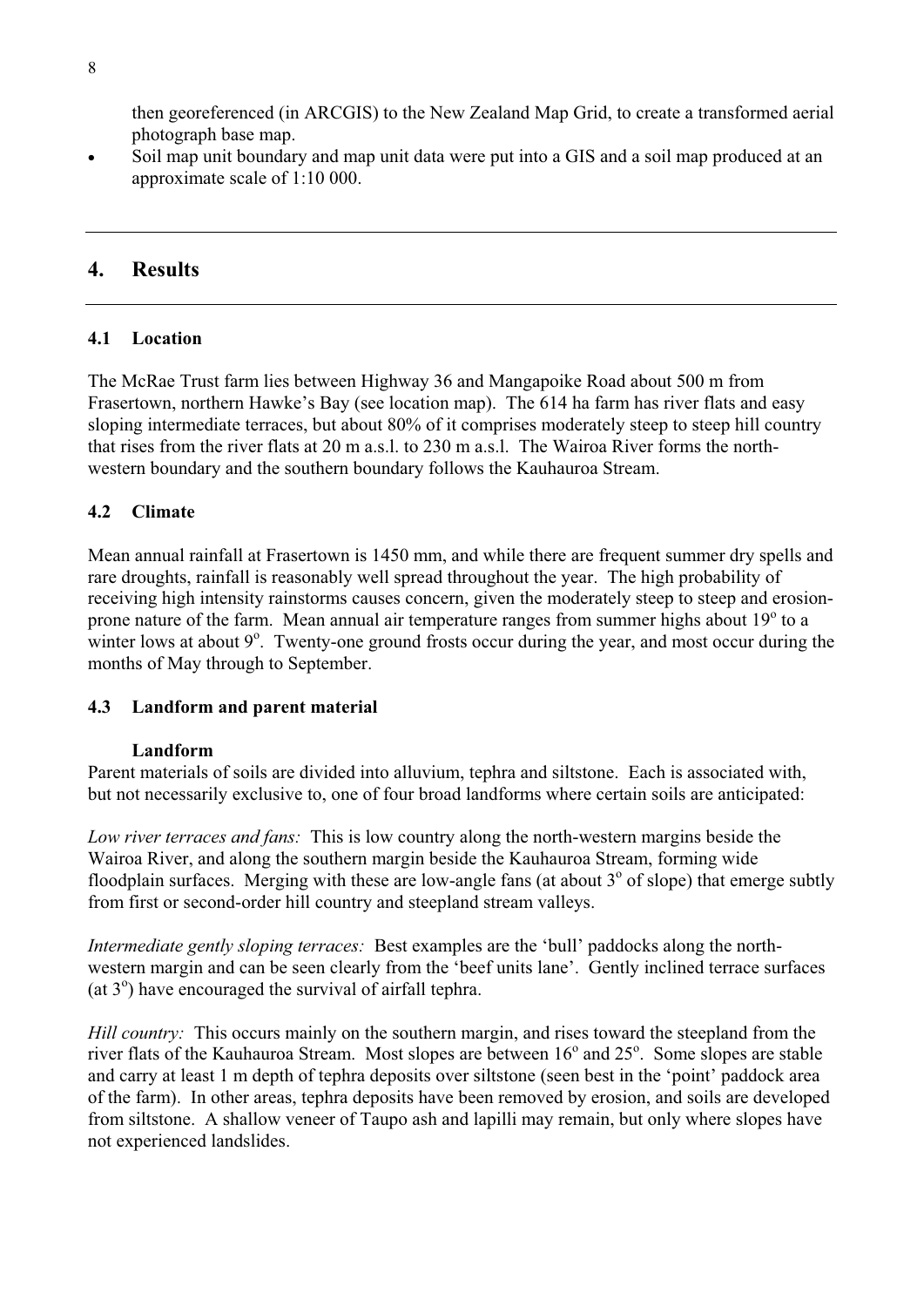

**Fig. 1**. McRae Trust Farm

*Steepland:* About half of the farm comprises steep and very steep slopes (slopes  $> 25^{\circ}$ ) and most of this is seriously affected by past landslide-producing storms. Because the tephra has been removed, most soils are developed from the underlying siltstone. Soils are highly variable over short distances because of intricate patterns of dissection and erosion, but are broadly consistent over the entire steepland landform unit. The steepland is so affected by landslides, an eroded phase of the Mahoenui steepland soil was required.

### **Parent material**

*Alluvium:* Alluvium is derived from the erosion of soil and rock material from more elevated parts of the catchments. It is derived from sedimentary rock (mainly siltstone) and pumiceous tephra. The alluvium occurs on the wider river flats on the northwest border (Wairoa River floodplain) of the farm and along the southern border (Kauhauroa Stream), in narrower valleys of smaller streams in hill country and steepland, and on gently sloping fans. Most alluvium is very silty (topsoils usually contain about 60% silt), but is sandier on levees near the present day stream/river courses.

*Tephra:* Tephra deposits from the Taupo and Rotorua regions fell over the entire area as 'airfall tephra'. Erosion subsequently removed most of it from the hill country and steepland, leaving just the easiest hill slopes and terraces with the original deposits. Two important tephra beds are Taupo Pumice Formation (1850 years old) and Waimihia Formation (3280 years old). The Waimihia beds are underlain by older tephras such as the Rotoma (8530 years old) and Waiohau (11850 years old), but these remain undifferentiated in this survey. Loess (wind-blown silts) occurs with these older tephra, but is likewise undifferentiated.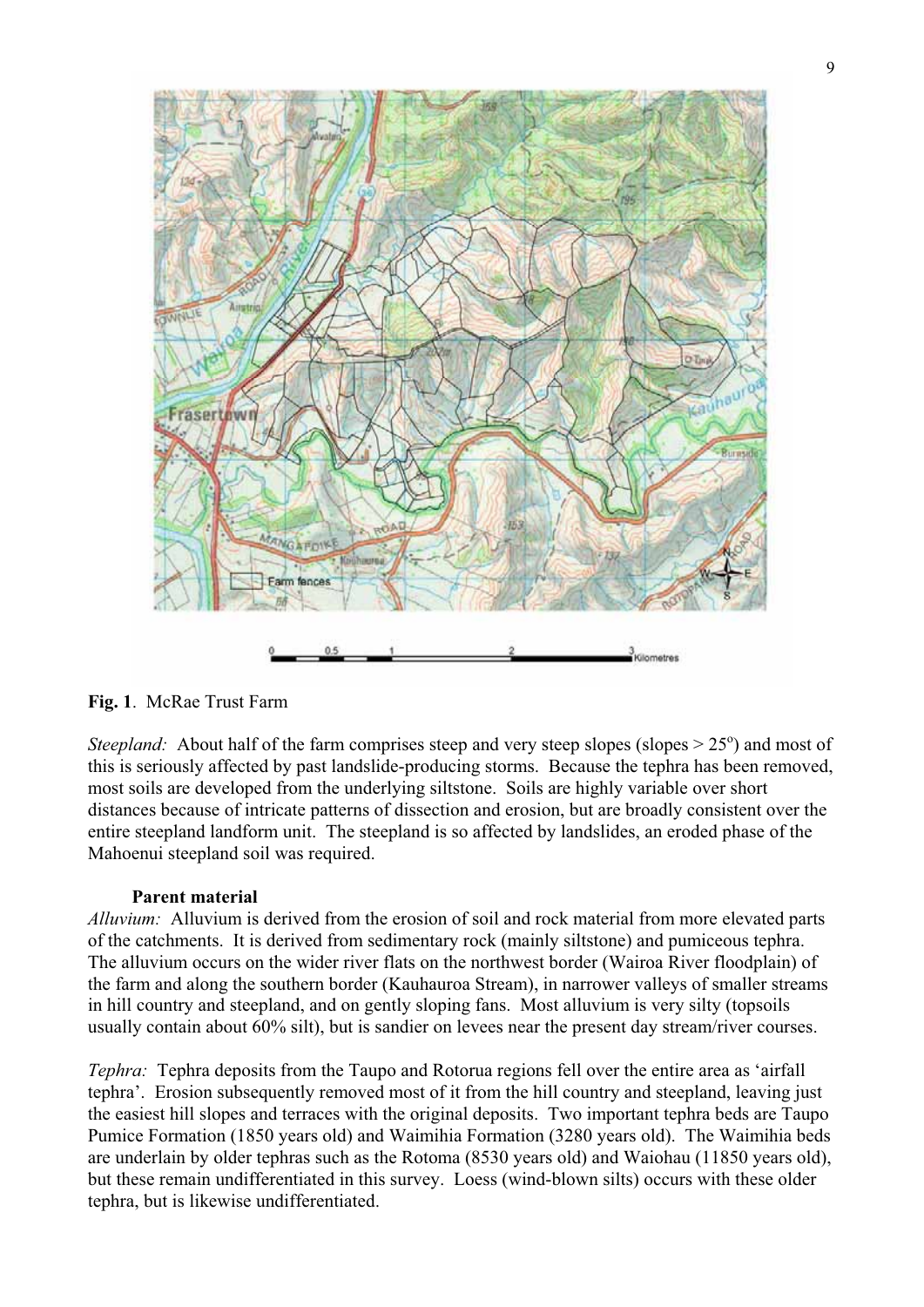Taupo Pumice materials are recognised in topsoil horizons on the farm as a few, fine, pale yellow soft gravels in a silty matrix, blackening soil colours and weakening the soil structure. Waimihia material comprises the highly distinctive loose, uniform, rounded, strongly coloured (usually brownish yellow) pumice gravel in subsoils. Waimihia components can be mixed together with the younger Taupo material in topsoils. The tephra generally results in slightly more coarsely textured topsoils than subsoils, but both parts of soil profiles are predominantly silty.

*Siltstone:* Grey, massive siltstone forms the parent material for most hill country and steepland soils. In the "Geology of the Raukumara area" (Mazengarb & Speden 2000) this material is described as "undifferentiated fossiliferous mudstone and tuffaceous sandstone", of young age in geological time (early to late Pliocene, or 5.3 to 1.8 million years old). The siltstone beds (no tuffaceous sandstone seen) appear to dip gently away to the southeast, giving exposure to the older (early Pliocene) siltstone in most of the steepland paddocks north of 'ridgetop track', and the younger (late Pliocene) material south of ridgetop track. The attitude of 'scamperdown 3' reflects a dip angle there of about 8°. There is a prominent thin band of Tahaenui Limestone (described by Mazengarb & Speden as "sandy, shelly limestone and calcareous sandstone") about two-thirds of the way upslope in the steepland paddocks north of ridgetop track. The calcareous sandstone (no shelly limestone seen) was judged to have a very local impact on soil properties at the mapping scale (that is, influences not seen beyond the immediate environs of the outcropping rock).

### **4.4 Soil legends**

### **Soils arranged physiographically**

*Soils of the low river terraces and fans*  Rapidly accumulating Ya Waipaoa sandy loam Yaf Waipaoa sandy loam, raw variant Slowly accumulating, non-gleyed Yh Waihirere silt loam Slowly accumulating, gleyed Aw Awamate silt loam Awg Awamate silt loam, fan variant

*Soil of the intermediate terraces* 

Mo Mohaka loamy sand

*Soils of the hill country* 

| Gi         | Gisborne loamy sand             |
|------------|---------------------------------|
| <b>GiH</b> | Gisborne loamy sand, hill soil  |
|            | PwH Pouawa silt loam, hill soil |
| <b>PcH</b> | Pakarae silt loam, hill soil    |
| $PcH*$     | Pakarae complex                 |

*Soils of the steepland*

 HaS Hangaroa silt loam, steepland soil MeSe Mahoenui silt loam, shallow phase, steepland soil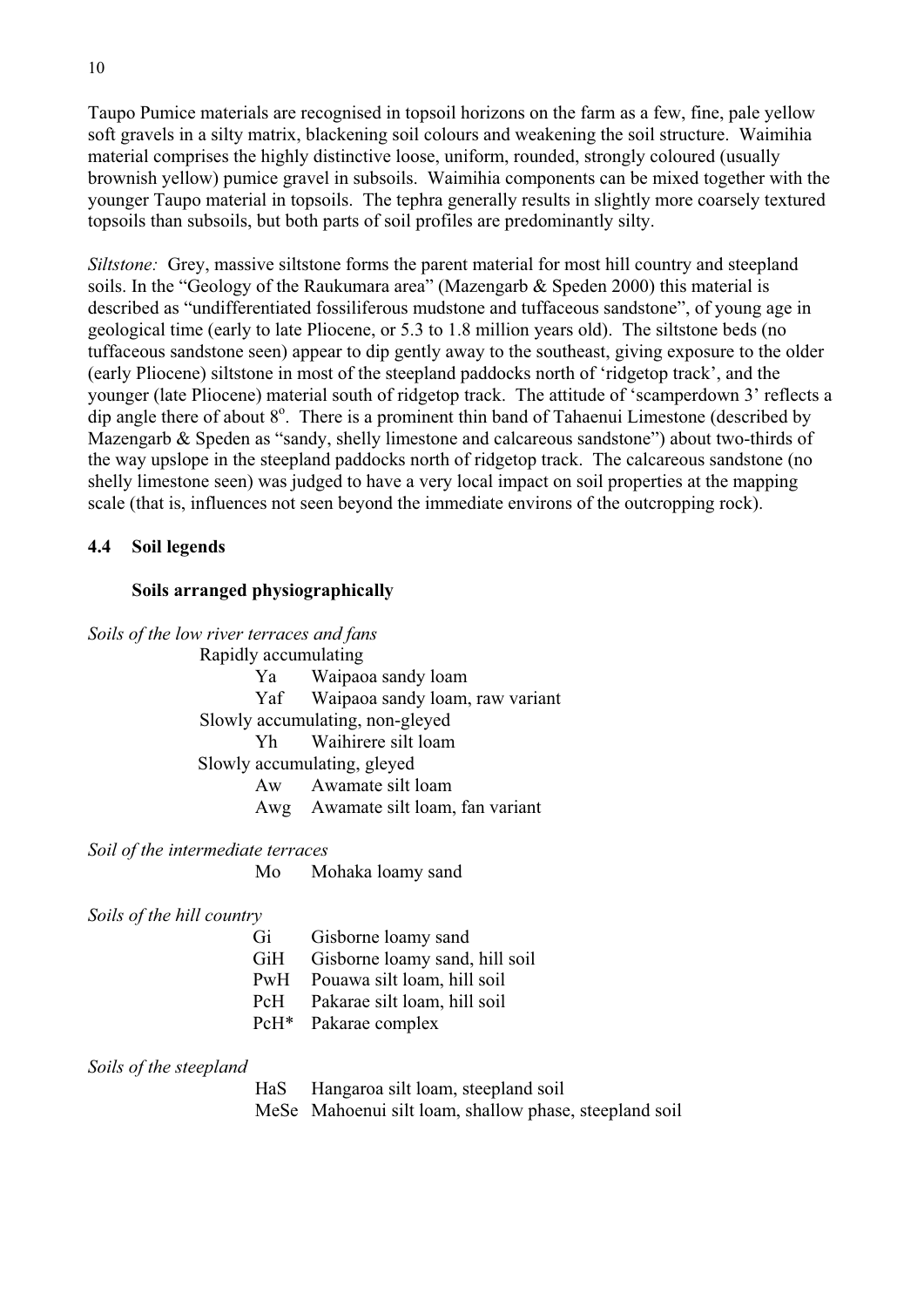# **Soils arranged pedologically**

| Raw Soils           |                             |                                                        |
|---------------------|-----------------------------|--------------------------------------------------------|
|                     | <b>Fluvial Raw Soils</b>    |                                                        |
|                     |                             | Yaf Waipaoa sandy loam, raw variant                    |
| Recent Soils        |                             |                                                        |
|                     | <b>Fluvial Recent Soils</b> |                                                        |
|                     |                             | Ya Waipaoa sandy loam                                  |
|                     |                             | Yh Waihirere silt loam                                 |
|                     | <b>Orthic Recent Soils</b>  |                                                        |
|                     |                             | HaS Hangaroa silt loam, steepland soil                 |
|                     |                             | MeSe Mahoenui silt loam, shallow phase, steepland soil |
| Gley Soils          |                             |                                                        |
|                     | <b>Recent Gley Soils</b>    |                                                        |
|                     |                             | Aw Awamate silt loam                                   |
|                     |                             | Awg Awamate silt loam, fan variant                     |
|                     | Orthic Gley Soils           |                                                        |
|                     |                             | PcH* Pakarae complex                                   |
| <i>Pumice Soils</i> |                             |                                                        |
|                     | Perch-gley Pumice Soils     |                                                        |
|                     | Mo                          | Mohaka loamy sand                                      |
|                     | <b>Orthic Pumice Soils</b>  |                                                        |
|                     |                             | Gi Gisborne loamy sand                                 |
|                     |                             | GiH Gisborne loamy sand, hill soil                     |
|                     |                             |                                                        |

## *Pallic Soils*

Immature Pallic Soils PwH Pouawa silt loam, hill soil<br>PcH Pakarae silt loam, hill soil Pakarae silt loam, hill soil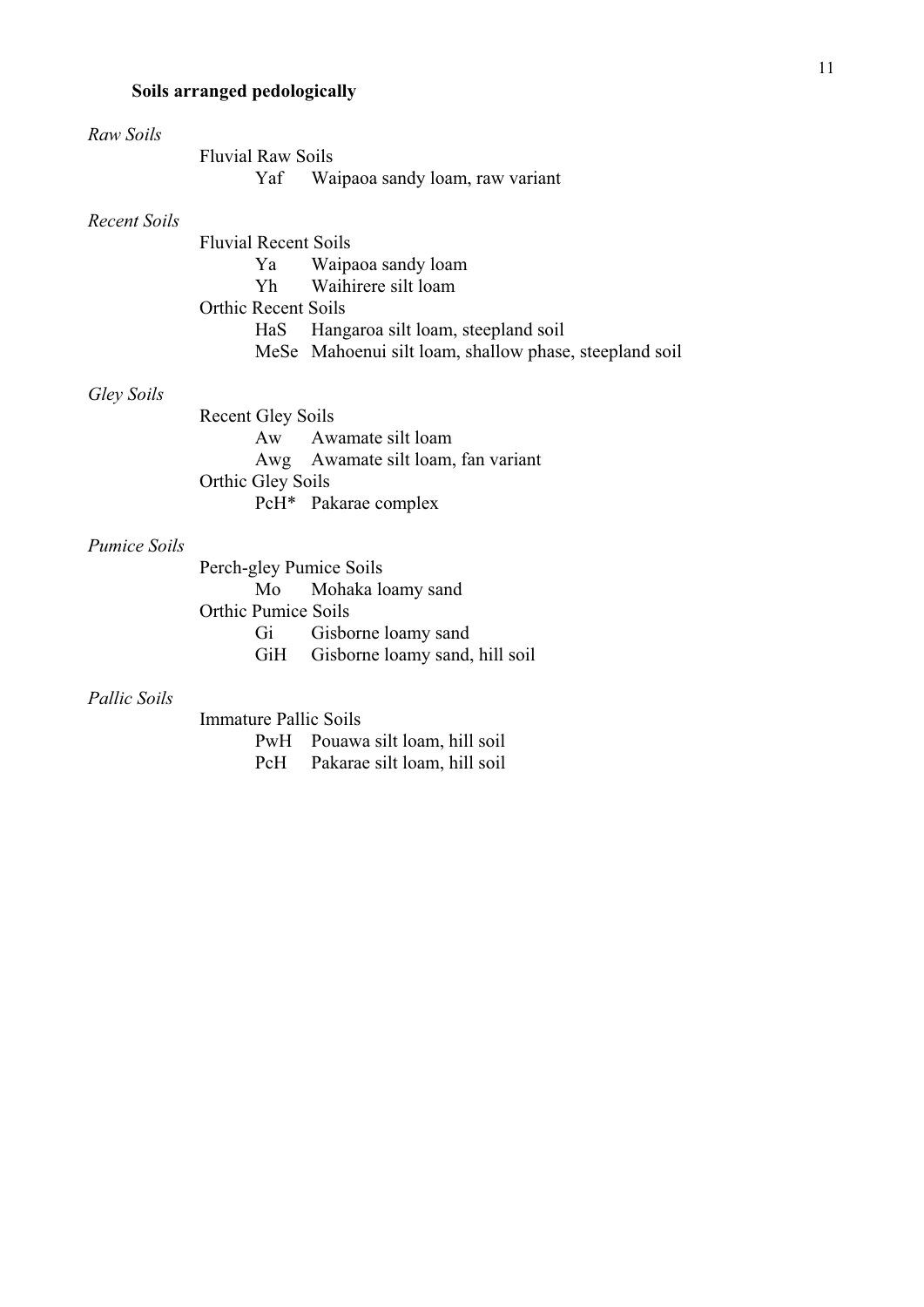### **4.5 Soil distribution**

#### **Soil areas summary table**

Table 1 lists the soil map units and the areas covered.

| Soil map | Area of map    | Area of map                     | Area of dom.   | Area of dom. |
|----------|----------------|---------------------------------|----------------|--------------|
| units    | unit (ha)      | unit $\left(\frac{0}{0}\right)$ | soil (ha)      | soil $(\% )$ |
| Ya       | 6              | 1.0                             | 8              | 1.3          |
| Ya+Yh    | $\overline{2}$ | 0.3                             |                |              |
| Yaf+PwH  | $\overline{4}$ | 0.7                             | $\overline{4}$ | 0.7          |
| Yh       | 24             | 3.9                             | 24             | 3.9          |
| Aw       | 28             | 4.5                             | 33             | 5.4          |
| $Aw+Yh$  | 6              | 0.9                             |                |              |
| Awg      | 16             | 2.6                             | 16             | 2.6          |
| Mo       | 29             | 4.8                             | 33             | 5.4          |
| Mo+PwH   | $\overline{4}$ | 0.6                             |                |              |
| Gi       | 8              | 1.3                             | 12             | 1.9          |
| Gi+Awg   | $\overline{2}$ | 0.3                             |                |              |
| Gi+GiH   | $\overline{2}$ | 0.3                             |                |              |
| GiH      | 16             | 2.5                             | 66             | 10.8         |
| GiH+Gi   | $\overline{4}$ | 0.6                             |                |              |
| GiH+PwH  | 47             | 7.6                             |                |              |
| PwH      | 45             | 7.4                             | 53             | 8.6          |
| PwH+GiH  | $\overline{4}$ | 0.7                             |                |              |
| PwH+Mo   | $\overline{2}$ | 0.3                             |                |              |
| $PwH+Yh$ | $\overline{2}$ | 0.3                             |                |              |
| PcH      | 40             | 6.5                             | 40             | 6.5          |
| PcH*     | 14             | 2.3                             | 14             | 2.3          |
| MeSe     | $\overline{4}$ | 0.6                             | 310            | 50.6         |
| MeSe+HaS | 307            | 49.9                            |                |              |
| Pond     | $\mathbf{1}$   | 0.1                             | $\mathbf{1}$   | 0.1          |
| Total    | 614            | 100.0                           | 614            | 100.0        |

Table 1 Soil map units and areas

### **Soils of the farm in summary**

Half the farm comprises Mahoenui and Hangaroa steepland soils developed from massive siltstone, with a significant veneer of Taupo tephra in Hangaroa topsoils. Mahoenui soils occur where landslides have substantially affected the land surface (an eroded phase of this soil was required), while Hangaroa soils occur on the relatively stable ridges and spurs. Included are unnamed Rocky Raw Soils developed on landslide scars, and as much as 25% of the land surface is likely to have these. While a certain amount of erosion event-resistance has been built into the landscape by successive storms since deforestation (scar surfaces are unlikely to eroded further) there is considerable opportunity for further soil loss.

Hill country around the margins of the steepland is evenly divided between slopes that have retained a significant thickness of tephra (Gisborne soils—11%) and slopes where tephra is largely absent (Pouawa and Pakarae soils—15%) except for a veneer of Taupo tephra. Pouawa soils are best considered hill country versions of both Hangaroa and Mahoenui steepland soils, while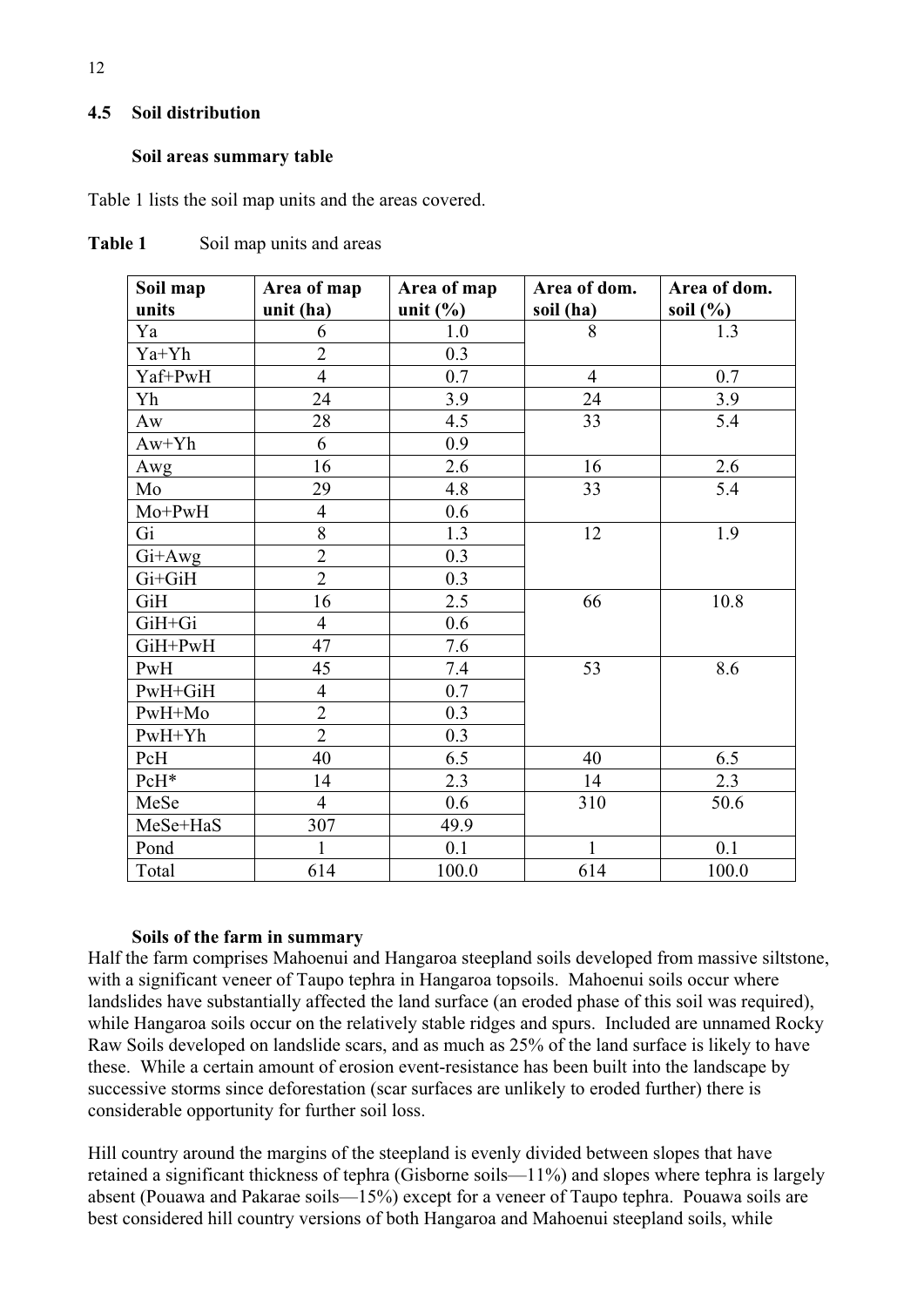Pakarae soils are recorded in the more slumpy/flowy siltstone terrain. The three hill country soils are well drained (except for flow debris in Pakarae soil) and provide opportunities for intensification of hill country farming. Gisborne soils provide the most favourable land. An advantage of Gisborne soils is that they offer easily manageable slopes with soils that are well drained and able to withstand animal hoof pressures better than most other more poorly drained soils. They are least affected by past erosion. Phosphate fixation is high in the Gisborne soils due to the mixing of Waimihia tephra (with very high P-fixation properties) and Taupo tephra (low Pfixation). Gisborne soils require different fertilization management from the other soils and this may involve different types of fertilizer, different application rates and schedules.

A sloping south-facing elevated platform in the central hill and steeplands has the Pakarae soil complex. These easier slopes promised much in terms of land-use intensification, but the scope for development is hampered by poor soil drainage. The complex recognises that most of its area has poorly drained soils from soft mudstone, but there are mini-hillocks (remnants) of soils from tephra with slightly better drainage.

Mohaka soils are recorded on the intermediate terraces of the 'bull' paddocks and in 'scamperdown 3'. These are important soils for the mainly hill and steepland farm (covering 33 ha, 5%), largely because they are easily accessible and have slopes less than about 8°. They remain limited by poor soil drainage. Poor drainage results from perching of groundwater on a pan deep in the subsoil, which lies on slowly permeable siltstone bedrock. Effective drainage seems infeasible, given the intrinsic nature of these causes. Use of cut-off drains at the intersections of the terraces with the adjacent hilly land may be locally beneficial. The full impact of poor drainage is, however, somewhat mitigated by sandy soil texture, tephric-composition, and well-developed and rather deep topsoil, giving a measure of resistance and resilience from soil compaction effects from heavy stock.

Soils of the low river terraces and fans along southern and north-western margins of the farm offer an obvious physiographic contrast to the central hills and steepland. There are opportunities for productivity gains on this accessible and favourably sloping land. Waihirere soils are the most versatile, being well-drained soils from alluvium and Waimihia tephra. They are able to sustain heavy hoof traffic and cultivation for cropping if soils are not too wet or too dry. They cover just 24 ha (4% of the farm). Other soils of the low river terraces and fans (Awamate silt loams and a fan variant) are poorly drained, and cover most of these low surfaces (50 ha, 8% of the farm). Waipaoa soils (well drained, with a few topographic lows imperfectly drained) covers just 8 ha in the southwestern corner, where March 1988 Cyclone Bola sediments are preserved. Sustainable productivity gains over the lowland may come predominantly from drainage improvements to Awamate soils (and the Awamate fan variant).

In summary, the best opportunities for fastest and sustainable productivity gains will come from the best soils, and these are Gisborne and Waihirere soils. In the longer term, sustainable land-use intensification (development without harming environmental values) will come from the low river terraces if effective drainage can be achieved on Awamate soils. Mohaka soils could be improved by drainage, but the scope for this appears to be limited by their intrinsic properties.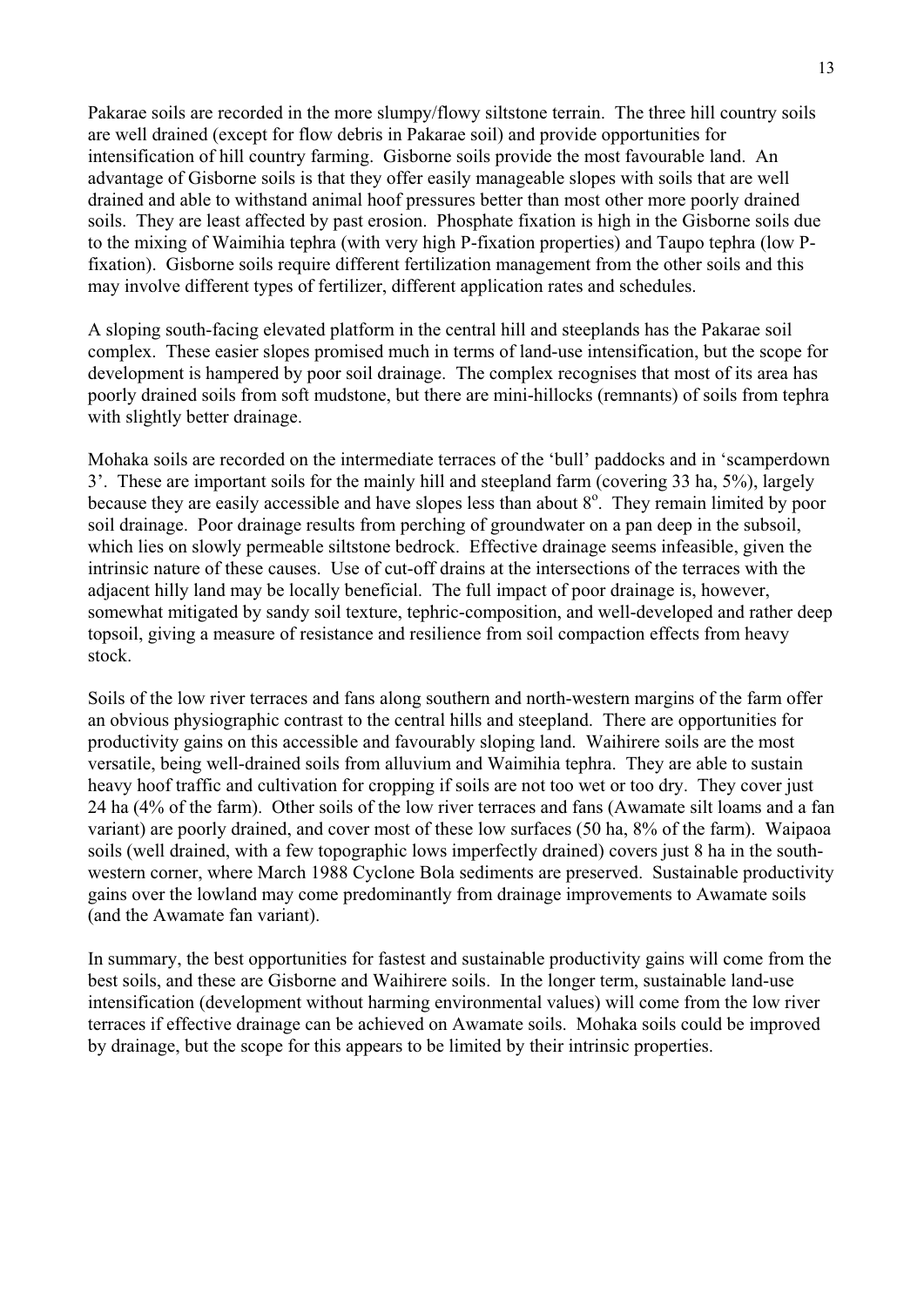# **5. Conclusions**

- x Half the farm comprises Mahoenui and Hangaroa steepland soils developed from massive siltstone, with a significant veneer of Taupo tephra in Hangaroa topsoils. Past and likely future storm-driven landsliding provides natural limitations for the use-potential of this land, even though some event-resistance has been built by successive storms.
- Hill country around the margins of the steepland is divided between slopes that have retained a significant thickness of tephra (Gisborne soils—11% of the farm) and slopes where tephra is largely absent (Pouawa and Pakarae soils—15%) except for a veneer of Taupo tephra in these latter two soils. Gisborne soils offer immediate and sustainable opportunities for productivity gains.
- Mohaka soils are recorded on the intermediate terraces of the 'bull' paddocks and in 'scamperdown 3'. These are important soils for the mainly hill and steepland farm (covering 33 ha,  $5\%$ ) largely because they are easily accessible and have slopes less than about  $8^\circ$ . However, they remain somewhat limited by having poor soil drainage, and this condition may be difficult to remedy due to the presence of slowly permeable layers deep in the subsoils. The full impact of poor drainage is mitigated to some extent by sandy soil texture, tephriccomposition, and well-developed and rather deep topsoil, giving a measure of resistance and resilience from soil compaction effects from heavy stock.
- The well-drained soils (Waihirere silt loams) of the low river terraces and fans along southern and north-western margins of the farm provide early and sustainable opportunities for productivity gains, although they cover just 24 ha (4% of the farm). Other soils of the low river terraces and fans (Awamate silt loams and a fan variant) are poorly drained, and these cover most of these low surfaces (50 ha, 8% of the farm). Sustainable productivity gains here will come mainly from making improvements to drainage.

### **6. Acknowledgements**

Peter Manson (Hawkes Bay Regional Council) facilitated this project on behalf of the Trust and provided the local organisation required to make the fieldwork run smoothly. Fenton Wilson (project leader for the McRae Trust) and Peter Manson assisted in the field. Farm manager Ray Aires provided useful insights into the soils and their management history.

Landcare Research colleagues are thanked for their contributions: Wim Rijkse for early discussions about likely soil units, Malcolm McLeod for peer review, Anne Austin for editing, and Jemma Callaghan for formatting. Gareth Salt tested selected samples in the laboratory. Sarah Pitcher-Campbell provided GIS services, including map production, with helpful advice from Peter Newsome and Janice Willoughby.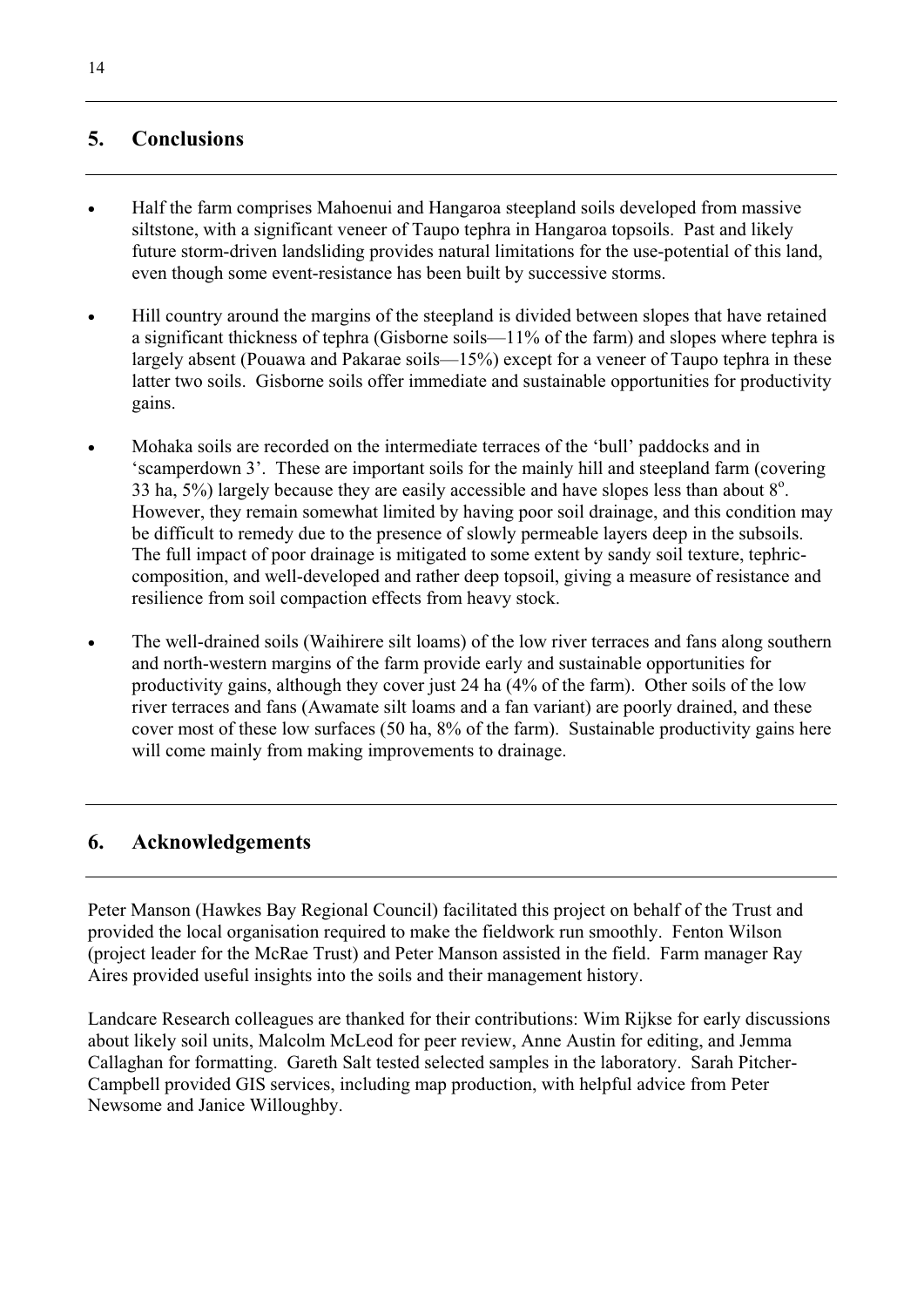### **7. References**

- Clayden, B.; Webb, T.H. 1994: Criteria for defining the soilform—the fourth category of the New Zealand Soil Classification. *Landcare Research Science Series 3*, Lincoln, Manaaki Whenua Press. 36 p.
- Hewitt, A.E. 1998: New Zealand soil classification. *Landcare Research Science Series 1*, 2nd ed. Lincoln, Manaaki Whenua Press. 133 p.
- Mazengarb, C.; Speden, I.G. (compilers) 2000: Geology of the Raukumara area. Institute of Geological and Nuclear Sciences 1:250 000 geological map 6. Sheet 1 and 60 p. Lower Hutt, New Zealand Institute of Geological and Nuclear Sciences Limited.
- Milne, J.D.G.; Clayden, B.; Singleton, P.L.; Wilson, A.D. 1995: Soil description handbook. Lincoln, Manaaki Whenua Press. 157 p.
- New Zealand Soil Bureau 1954: General survey of the soils of North Island, New Zealand. *New Zealand Soil Bureau Bulletin 5.* DSIR.
- Rijkse, W.C. 1978: Soil map of part Tiniroto–Wairoa area (sheets X18/19/20, Y18/19/20), North Island, NZ, Scale 1:100 000. *N.Z. Soil Bureau Map 110*.
- Rijkse, W.C. 1979: Soils of part Tiniroto–Wairoa area, North Island, New Zealand. *N.Z. Soil Survey Report 48.* 24 pp. plus extended legends of soils.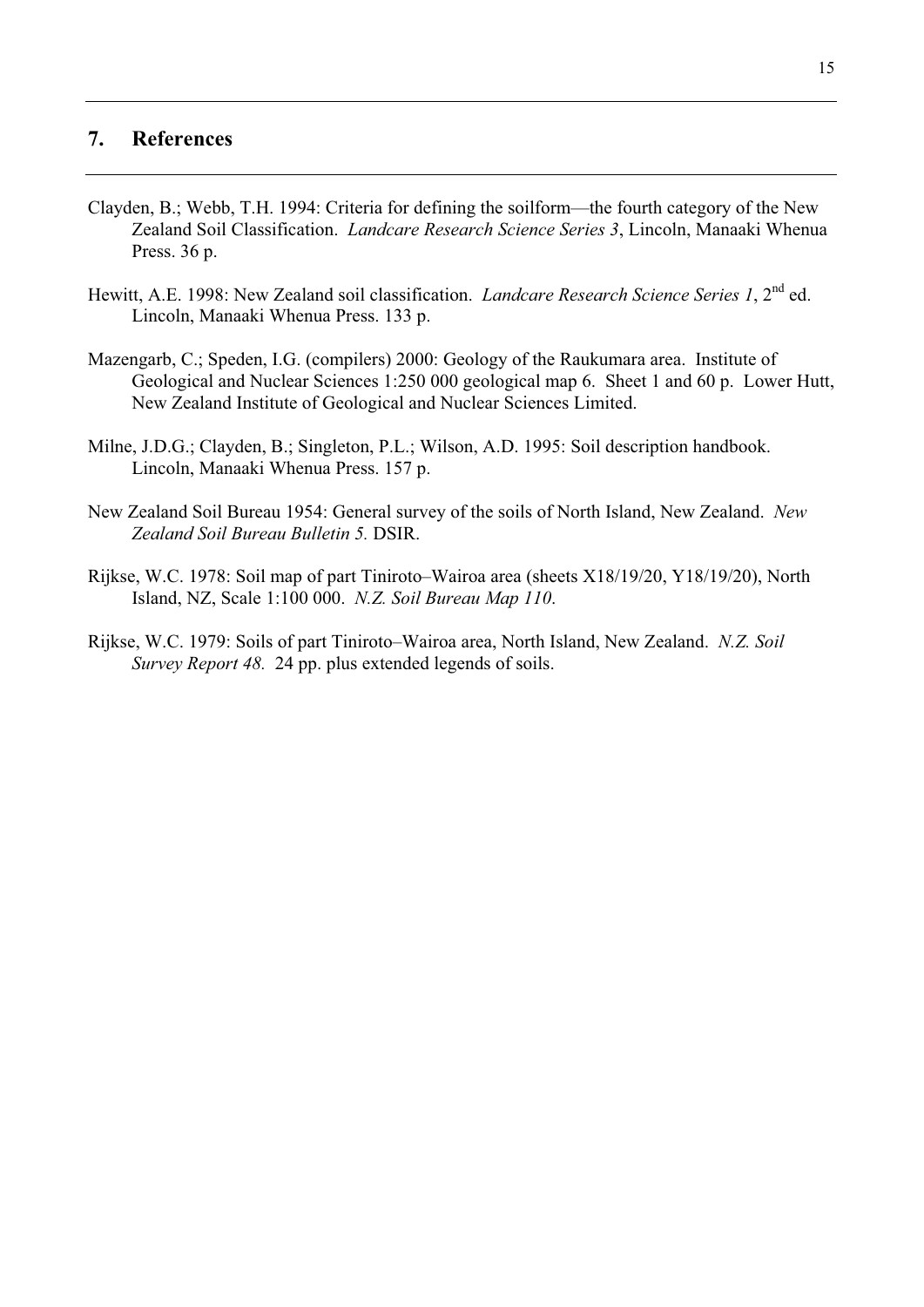# **8. Appendices**

## **Appendix 1 Abundance and size classes used in soil profile descriptions**

**Table 1** For mottles, macrofabric terms (such as describing the nature of aggregated material), and roots

| Size class (mm) |            | <b>Abundance class</b> |             |
|-----------------|------------|------------------------|-------------|
| extremely fine  | $1 - 2$    | very few               | $<2\%$      |
| very fine       | $2 - 6$    | few                    | $2 - 10\%$  |
| fine            | $6 - 10$   | common                 | $10 - 25%$  |
| medium          | $10 - 20$  | many                   | $25 - 50\%$ |
| coarse          | $20 - 60$  | abundant               | $50 - 75%$  |
| very coarse     | $60 - 100$ | profuse                | $>75\%$     |

**Table 2** For gravels (primary particles with a diameter  $>2$  mm)

| Size class (mm)    |            | <b>Abundance class</b> |            |
|--------------------|------------|------------------------|------------|
| fine gravel        | $2 - 6$    | non-gravelly           | $<1\%$     |
| medium gravel      | $6 - 20$   | very slightly          | $1 - 5\%$  |
|                    |            | gravelly               |            |
| coarse gravel      | $20 - 60$  | slightly gravelly      | $5 - 15\%$ |
| very coarse gravel | $60 - 200$ | moderately             | $15 - 35%$ |
|                    |            | gravelly               |            |
|                    |            | very gravelly          | $35 - 70%$ |
|                    |            | extremely gravelly     | $>70\%$    |

# **Table 3** Degree of pedality

| Degree of pedality class | Percentage material comprising peds |
|--------------------------|-------------------------------------|
| weakly                   | $15 - 25\%$                         |
| moderately               | $25 - 75\%$                         |
| strongly                 | $>75\%$                             |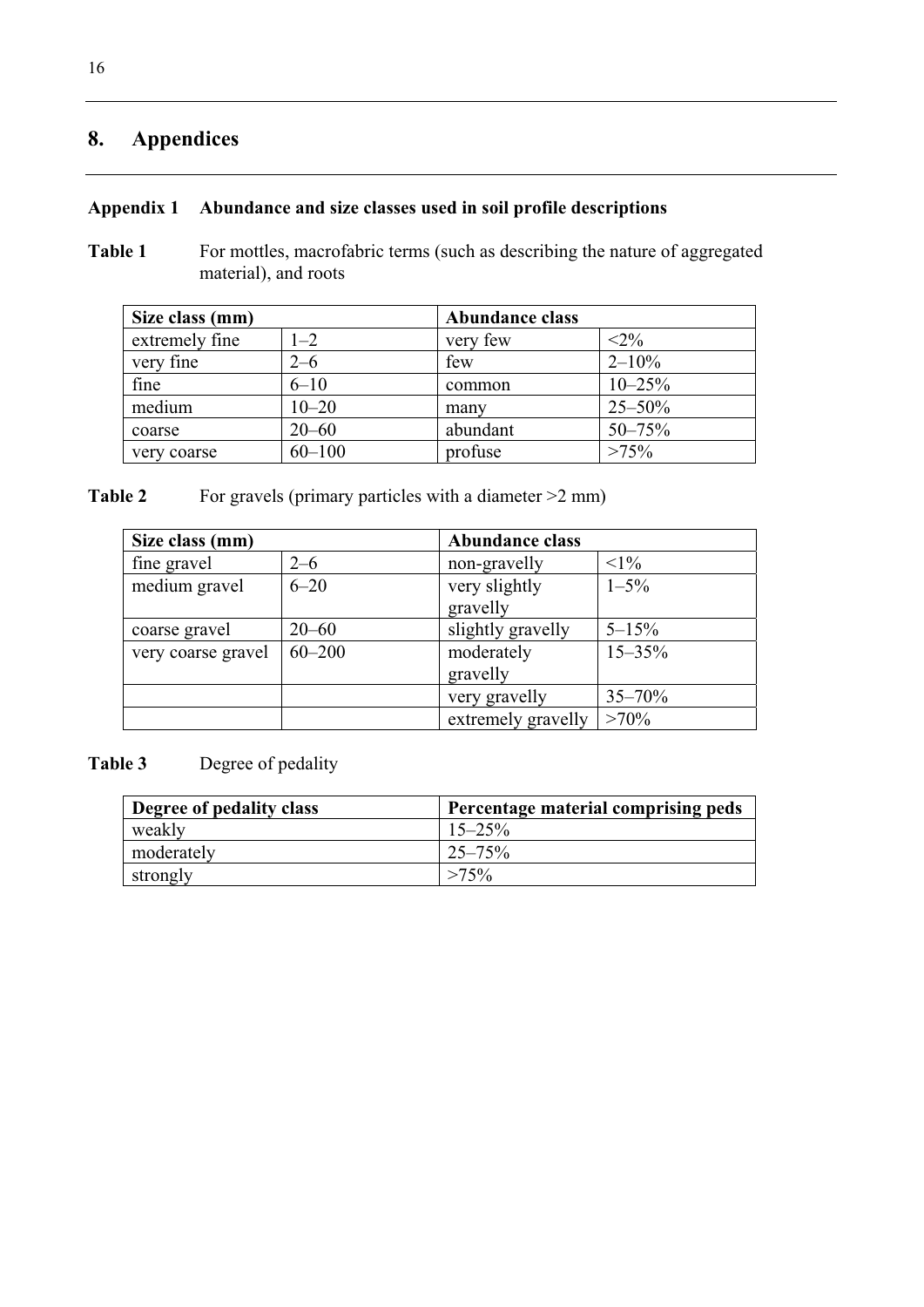### **Appendix 2 Soil profile descriptions**

Pedons considered to be representative of the key soils in the major landforms were selected for detailed field description. Eight of the 13 soil taxonomic units have been previously described from other locations in the area (Rijkse 1979) but are re-presented here in modified form to reflect the specific nature of soil individuals on the farm. Differences for the eight are considered to be within the expected range of variation for the series.

Soil classifications according to the New Zealand Soil Classification (Hewitt 1998) are presented for each soil (Order, Group, Subgroup), and these are extended down to the fourth level of the classification to give the soilform (Clayden & Webb 1994). Descriptions follow standard practice according to the 'Soil Description Handbook' (Milne et al. 1995). Tables in Appendix 1 give abundance and size classes.

| Soil:            | Waipaoa sandy loam (Ya)                                                                             |
|------------------|-----------------------------------------------------------------------------------------------------|
| Derivation       | Waipaoa soils (Ya) (Rijkse 1979)                                                                    |
| Classification:  | Typic Fluvial Recent Soil (RFT); stoneless soils, quartzo-feldspathic;                              |
|                  | layered sandy/silty; rapid                                                                          |
| <i>Location:</i> | Bottom Flat, south-western end. E. 2892839; N. 6239844                                              |
| Landform/slope:  | Low river terraces (lowest parts), slope $1^{\circ}$ (at site), $0-2^{\circ}$ (typical for<br>soil) |
| Drainage:        | Well                                                                                                |
| Vegetation:      | Improved pasture                                                                                    |
| Parent Material: | Alluvium from sedimentary rocks and tephra.                                                         |

#### *Representative profile:*

| Ap            | $0-23$ cm        | brown (10YR 5/3) and light olive brown (2.5Y 5/4) sandy loam; non-sticky;<br>non-plastic; peds very weak with brittle fracture; strongly pedal; many very<br>fine and fine polyhedral (nutty) peds and common medium polyhedral peds;<br>common extremely fine roots; abrupt wavy boundary; (March 1998, Cyclone<br>Bola sediments),                   |
|---------------|------------------|--------------------------------------------------------------------------------------------------------------------------------------------------------------------------------------------------------------------------------------------------------------------------------------------------------------------------------------------------------|
| $\mathcal{C}$ | $23 - 36$ cm     | light yellowish brown (10YR 6/4) sand; non-sticky; loose particle packing;<br>peds very weak and friable; weakly pedal; few fine polyhedral peds (nutty);<br>few microfine roots; abrupt wavy boundary; (Cyclone Bola sediments),                                                                                                                      |
|               | $b$ Apg 36–76 cm | dark brown (10YR $3/3$ ) to light olive brown (2.5Y $5/4$ ) silt loam; few<br>extremely fine distinct strong brown (7.5YR 4/6) mottles; slightly sticky;<br>slightly plastic; strongly pedal; peds weak with brittle failure; few microfine<br>roots; abrupt wavy boundary; (pre-Bola topsoil, formed in sediments from the<br>1938 Anzac Day Storm?), |
| bc            | $76 - 110$ cm    | light olive brown (2.5Y 5/4) sand; non-sticky; non-plastic; peds very weak<br>with brittle failure; loose particle packing; moderately pedal; few fine<br>polyhedral (nutty) peds; no roots; abrupt wavy boundary; (sediments from the<br>1938 Anzac Day storm?),                                                                                      |
| 2bAp          | $110$ on         | dark brown (10 YR $3/3$ ) and light olive brown (2.5Y $5/4$ ) silt loam; slightly<br>sticky; slightly plastic; peds weak with brittle failure; strongly pedal; no                                                                                                                                                                                      |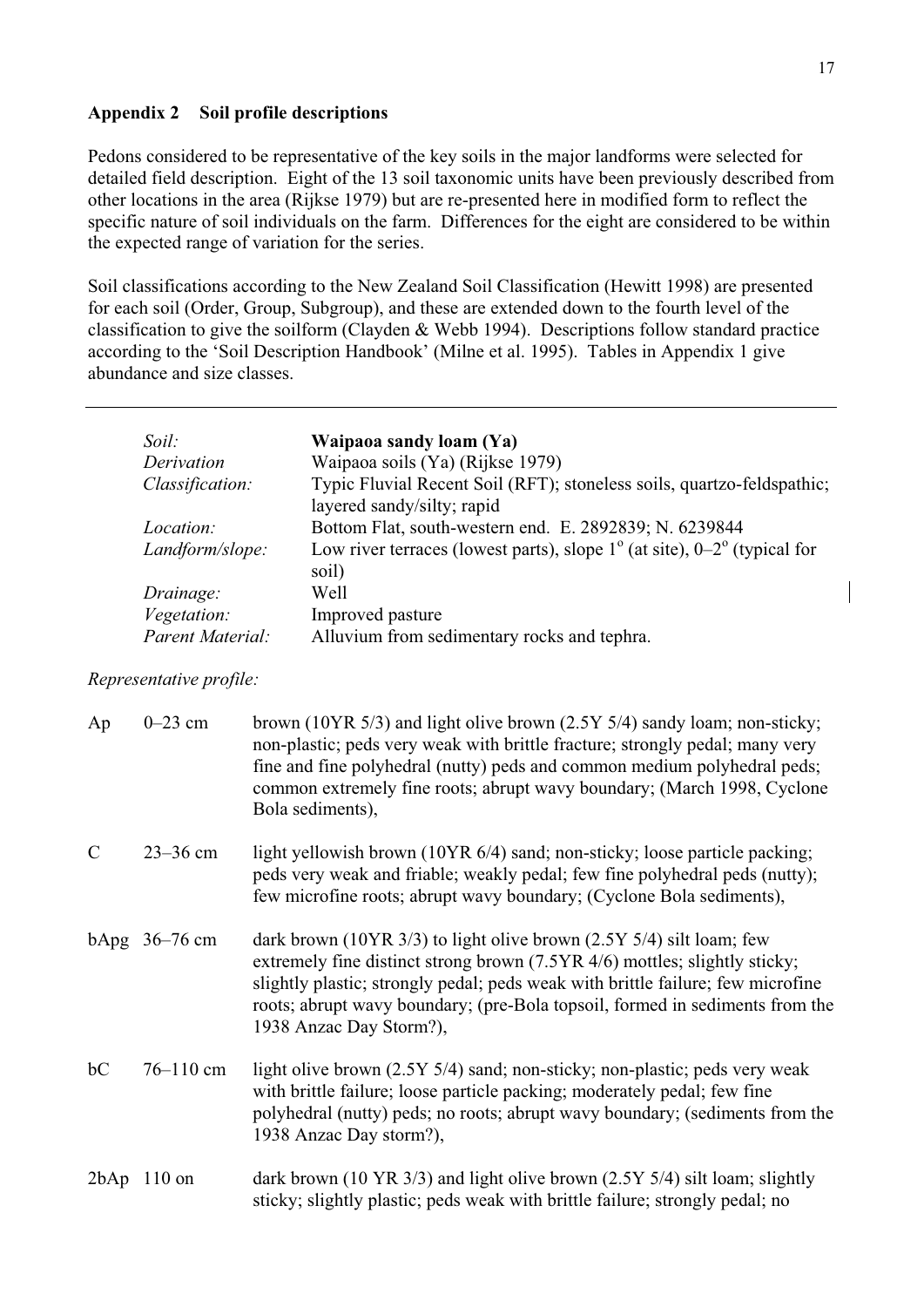roots; (pre-1938 Anzac Day Storm topsoil?).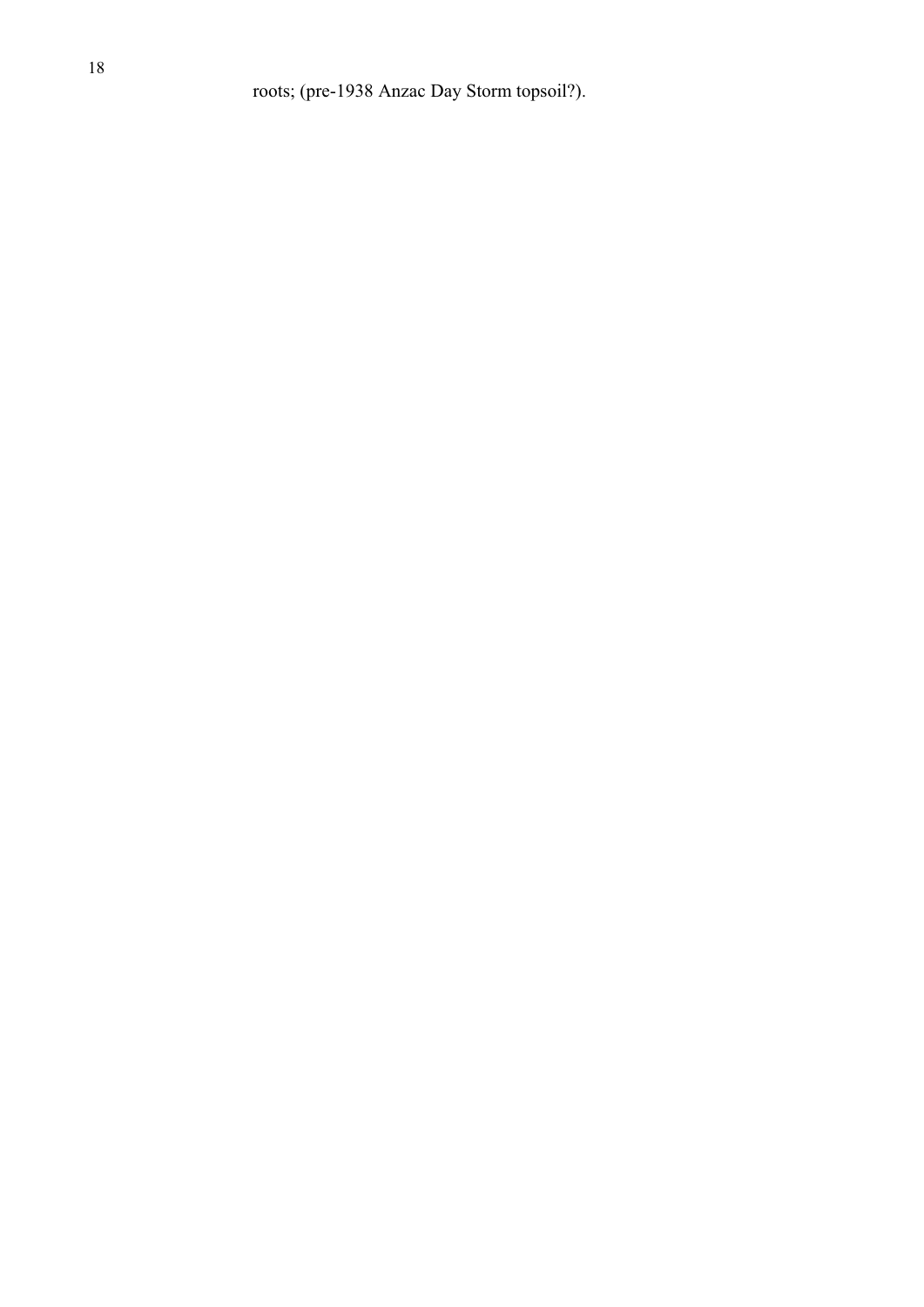| Soil:            | Waipaoa sandy loam, raw variant (Yaf)                                                      |
|------------------|--------------------------------------------------------------------------------------------|
| Derivation       | New.                                                                                       |
| Classification:  | Fluvial Raw Soil (WF); stoneless soils, quartzo-feldspathic; layered<br>sandy/silty; rapid |
| <i>Location:</i> | Along the Wairoa River banks                                                               |
| Landform/slope:  | River bank, $18^{\circ}$ (at site), $15-25^{\circ}$ (typical for soil)                     |
| Drainage:        | Well                                                                                       |
| Vegetation:      | Exotic weeds and trees, rank pasture grasses                                               |
| Parent Material: | Alluvium from sedimentary rocks and minor tephra.                                          |

### *Representative profile:*

Notes: No representative profile was investigated, but auger inspections reveal fluvial features, a weakly developed and largely apedal A horizon and no B horizon. The soil comprises grey fine sandy material draped onto the Wairoa river banks as lag deposits from high river stages. Upper banks show more soil development (longer time intervals between sedimentation episodes).

Significant associated soils are Pouawa silt loams where lag deposits have not settled, and soils here are developed from siltstone.

| Soil:            | Waihirere silt loam (Yh)                                                                                               |
|------------------|------------------------------------------------------------------------------------------------------------------------|
| Derivation       | Waihirere soils (Yh) (Rijkse 1979)                                                                                     |
| Classification:  | Weathered Fluvial Recent Soil (RFW); tephric, rhyolitic; sandy; rapid                                                  |
| Location:        | Pear Tree, $\approx$ 150 m diagonally from the entrance gate. E. 2893393;<br>N. 6240671                                |
| Landform/slope:  | River terrace leveé (very low amplitude hummocky), slope 1 <sup>°</sup> (at<br>site), $0-2^{\circ}$ (typical for soil) |
| Drainage:        | Well                                                                                                                   |
| Vegetation:      | Improved pasture                                                                                                       |
| Parent Material: | Alluvium from sedimentary rocks and rhyolitic tephra (Waimihia<br>lapilli).                                            |

#### *Representative profile:*

| Ap        | $0-18$ cm     | dark greyish brown $(10YR 4/2)$ silt loam; non-sticky; moderately plastic; peds<br>weak with semi-deformable failure; strongly pedal; many coarse and common<br>medium, fine and very fine polyhedral (nutty) peds; about 1% fine, fresh and<br>rounded gravels (Taupo lapilli); common extremely fine roots; non-reactive to<br>reactive-Al test; abrupt wavy boundary, |
|-----------|---------------|--------------------------------------------------------------------------------------------------------------------------------------------------------------------------------------------------------------------------------------------------------------------------------------------------------------------------------------------------------------------------|
| <b>Bw</b> | $18 - 40$ cm  | brownish yellow (10YR 6/6) silt loam; non-sticky; moderately plastic; peds<br>weak with semi-deformable failure; strongly pedal; many coarse and common<br>medium fine and very fine polyhedral (nutty) peds; about 1% fine, fresh and<br>rounded gravels (Taupo lapilli); common extremely fine roots; non-reactive to<br>reactive-Al test; abrupt wavy boundary,       |
|           | 2Bw2 40-65 cm | brownish yellow (10YR 6/8) sand; non-sticky; non-plastic; non-cohesive,<br>particle packing loose; single grain apedal; >70% fine pumice gravels<br>(Waimihia lapilli); sesquioxide stains on lapilli; strongly reactive to reactive-                                                                                                                                    |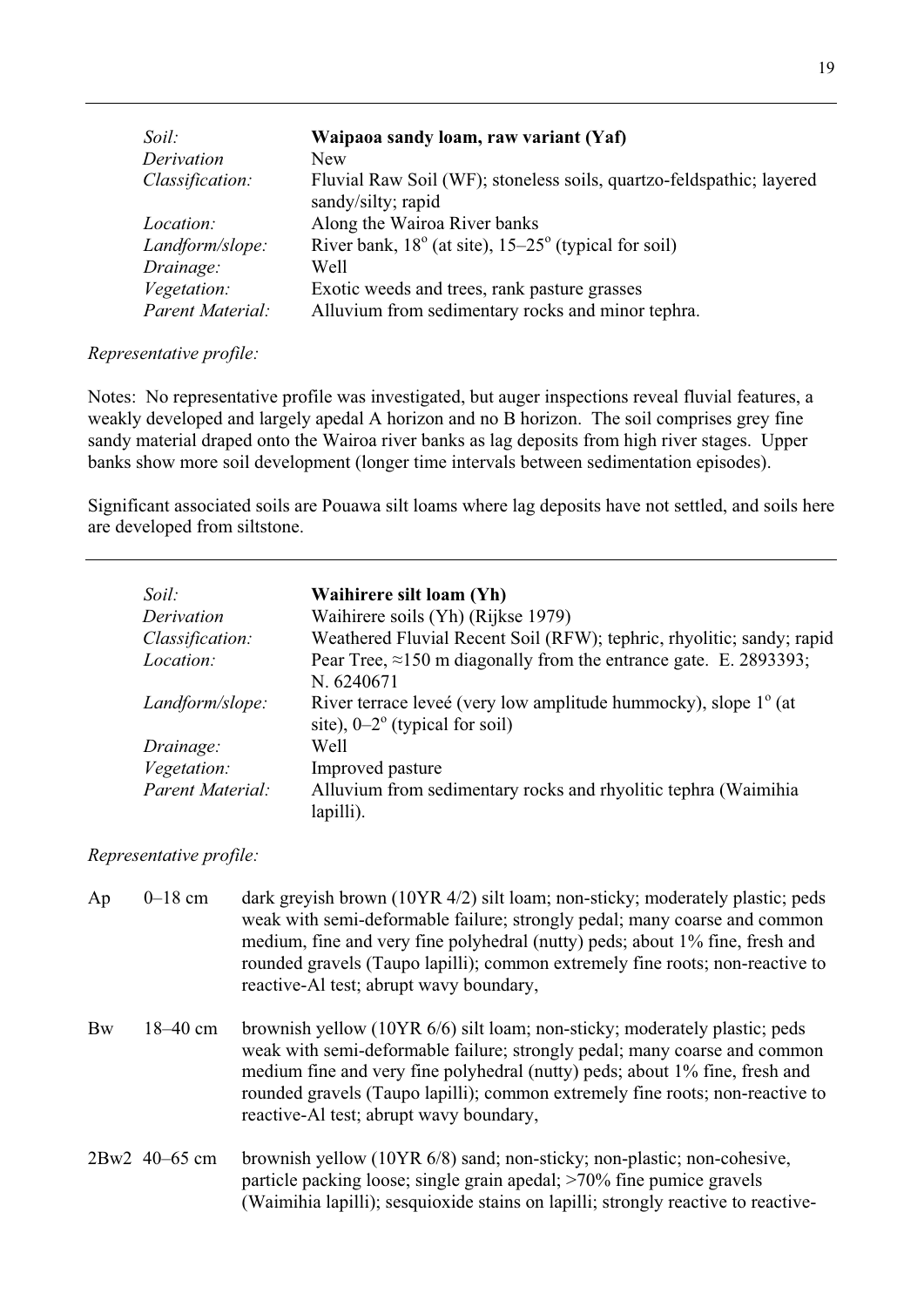Al test; distinct wavy boundary,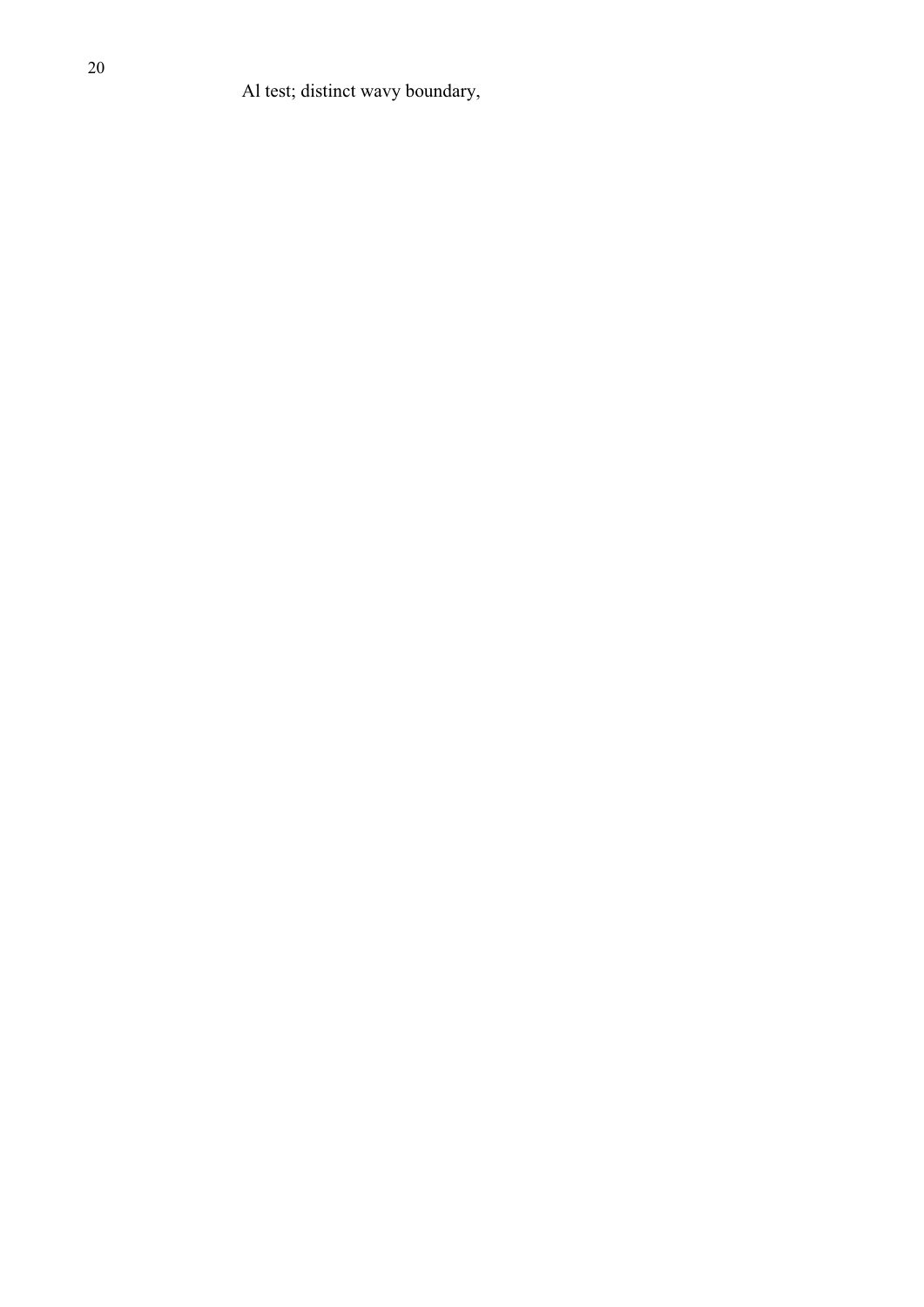2Bw3 65 cm–on light yellowish brown (10YR 6/4) sand; non-sticky; non-plastic; non-cohesive, particle packing loose; single grain apedal; >70% fine pumice gravels (Waimihia lapilli); sesquioxide stains on lapilli; moderately reactive to reactive-Al test.

Notes: There is variation in the depth of alluvial material over the Waimihia lapilli (from about 40 cm to 103 cm), although 40 cm to 60 cm is normal for these soils. Topsoil textures are usually silt loams, but in a few places loamy silts are found (reflecting that clay percentage has fallen below 19%). Topsoil colours can be darker (e.g., 10YR3/2), and Waimihia lapilli can be either lighter yellowish brown (10YR6/4) or darker brown (10YR5/4), and in a few places, 2.5Y hues are found. Some pedons are somewhat less free draining below about 60 cm depth, with the occurrence of paler colours and ochreous mottles, but an imperfectly drained subsoil phase was not warranted.

| Soil:              | <b>Awamate silt loam (Aw)</b>                                                                 |
|--------------------|-----------------------------------------------------------------------------------------------|
| Derivation         | Awamate soils (Aw) (Rijkse 1979)                                                              |
| Classification:    | Typic Orthic Gley Soil (GOT); stoneless soils, quartzo-feldspathic;<br>silty; slow            |
| <i>Location:</i>   | Camerons, 10 m from road (across abandoned shallow stream<br>channel). E. 2893081; N. 6239226 |
| Landform/slope:    | River terrace (lower parts), slope $0^{\circ}$ (at site), $0-2^{\circ}$ (typical for soil)    |
| Drainage:          | Poor                                                                                          |
| <i>Vegetation:</i> | Improved pasture                                                                              |
| Parent Material:   | Alluvium from sedimentary rocks and rhyolitic tephra (mainly                                  |
|                    | Waimihia lapilli and ash).                                                                    |

### *Representative profile:*

| Apg       | $0-20$ cm           | dark greyish brown (10YR 4/2) silt loam; few very fine distinct brown to dark<br>brown (7.5YR 4/4) mottles along root channels; slightly sticky; slightly plastic;<br>soil strength slightly firm; peds weak with semi-deformable failure; strongly<br>pedal; common coarse and medium polyhedral (nutty) peds and many fine and<br>very fine polyhedral peds; common extremely fine roots; indistinct wavy<br>boundary,                               |
|-----------|---------------------|--------------------------------------------------------------------------------------------------------------------------------------------------------------------------------------------------------------------------------------------------------------------------------------------------------------------------------------------------------------------------------------------------------------------------------------------------------|
| <b>Bg</b> | $20 - 90$ cm        | light brownish grey $(2.5Y 6/2)$ and brown $(2.5Y 6/4)$ silt loam; common very<br>fine faint brownish yellow (10YR 6/6) mottles; slightly sticky; slightly to<br>moderately plastic; soil strength slightly firm; peds weak with semi-deformable<br>failure; strongly pedal; common coarse polyhedral (nutty) peds, many medium<br>polyhedral peds and common fine and very fine polyhedral peds; few<br>extremely fine roots; distinct wavy boundary, |
| 2Bw       | $90 \text{ cm}$ -on | brownish yellow (10YR 6/6) sand; non-sticky; non-plastic; non-cohesive,<br>loose; single grain apedal; >70% fine pumice gravels (Waimihia lapilli),<br>sesquioxide stains on the pumice lapilli; no roots; very weakly reactive to<br>reactive-Al test.                                                                                                                                                                                                |

Notes: Considerable local variation is found. Some pedons comprise greater depths of silty material over Waimihia lapilli. Others occur on mini-hillocks, and might not have a reductimorphic horizon. These would be better classified as Mottled Fluvial Recent Soils (as undifferentiated inclusions within Awamate silt loams).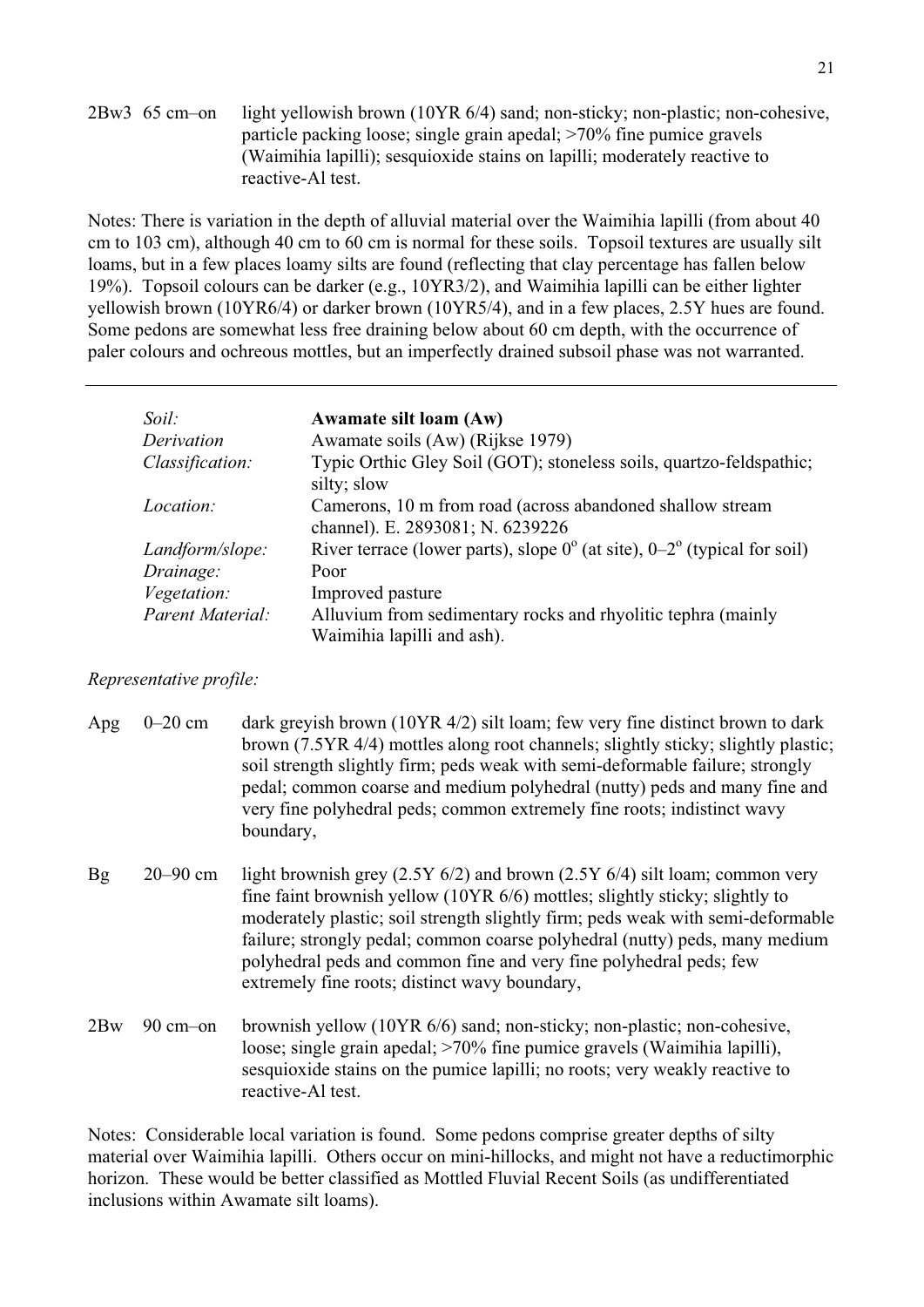| Soil: |                  | Awamate silt loam, fan variant (Awg)                                                             |
|-------|------------------|--------------------------------------------------------------------------------------------------|
|       | Derivation       | <b>New</b>                                                                                       |
|       | Classification:  | Typic Orthic Gley Soil (GOT); stoneless soils, quartzo-feldspathic;<br>silty; slow               |
|       | Location:        | Triangle, 20 m diagonally from gate into paddock, 20 m from main<br>road. E. 1893235; N. 6240141 |
|       | Landform/slope:  | Low-angle fan, slope $4^{\circ}$ (at site), $1-4^{\circ}$ (typical for soil)                     |
|       | Drainage:        | Poor                                                                                             |
|       | Vegetation:      | Improved pasture                                                                                 |
|       | Parent Material: | Alluvium from sedimentary rocks and rhyolitic tephra (Waimihia<br>lapilli and ash)               |

*Representative profile:*

- Apg 0–31 cm dark greyish brown (10YR 4/2) silt loam; few very fine faint strong brown (7.5YR 5/8) mottles; slightly sticky; slightly plastic; peds weak with semideformable failure; strongly pedal; few coarse polyhedral (nutty) peds, common medium polyhedral peds, many fine and many very fine polyhedral peds; many extremely fine roots; indistinct wavy boundary,
- Bg1 31–90 cm light brownish grey (2.5Y 6/2) silt loam; common very fine distinct brownish yellow (10YR 6/8) mottles, very few very fine distinct strong brown (7.5YR 4/6) mottles; slightly sticky; slightly plastic; peds weak with semi-deformable failure; strongly pedal; common coarse polyhedral (nutty) peds, many medium polyhedral peds, common fine and common very fine polyhedral peds; roots absent; very slightly gravelly, fine, fresh, rounded and sesquioxide stained (Waimihia lapilli); diffuse wavy boundary,
- Bg2 90–120 cm light brownish grey (2.5Y 6/2) silt loam; common fine prominent brownish yellow (10YR 6/8) and few very fine prominent strong brown (7.5YR 4/6) mottles; slightly sticky; slightly plastic; peds weak with semi-deformable failure; strongly pedal; common coarse polyhedral (nutty) peds, many medium polyhedral peds and common fine and very fine polyhedral peds; roots absent; slightly gravelly, fine, fresh, rounded and sesquioxide stained (Waimihia lapilli); diffuse wavy boundary,
- Cg 120 cm–on light brownish grey (2.5Y 6/2) silt loam; common fine prominent brownish yellow (10YR 6/8) and few very fine prominent strong brown (7.5YR 4/6) mottles; slightly sticky; slightly plastic; slightly gravelly, fine, fresh, rounded and sesquioxide stained (Waimihia lapilli); macrofabric not assessed as material augered only.

Notes: This soil is more consistently and strongly gleyed than Awamate silt loam. It reflects the more proximal parent material strongly (eroded from nearby hillslopes), and most of this is from siltstone. The fan variant is less strongly influenced by Waimihia tephric materials, and layers of these materials are absent in the first 100 cm depth in profiles (they might remain unobserved deeper in the profiles). Topsoils are generally deeper than Awamate silt loams. The variant is more difficult to manage for drainage than Awamate silt loam because it lies adjacent to hillslopes and receives runoff water.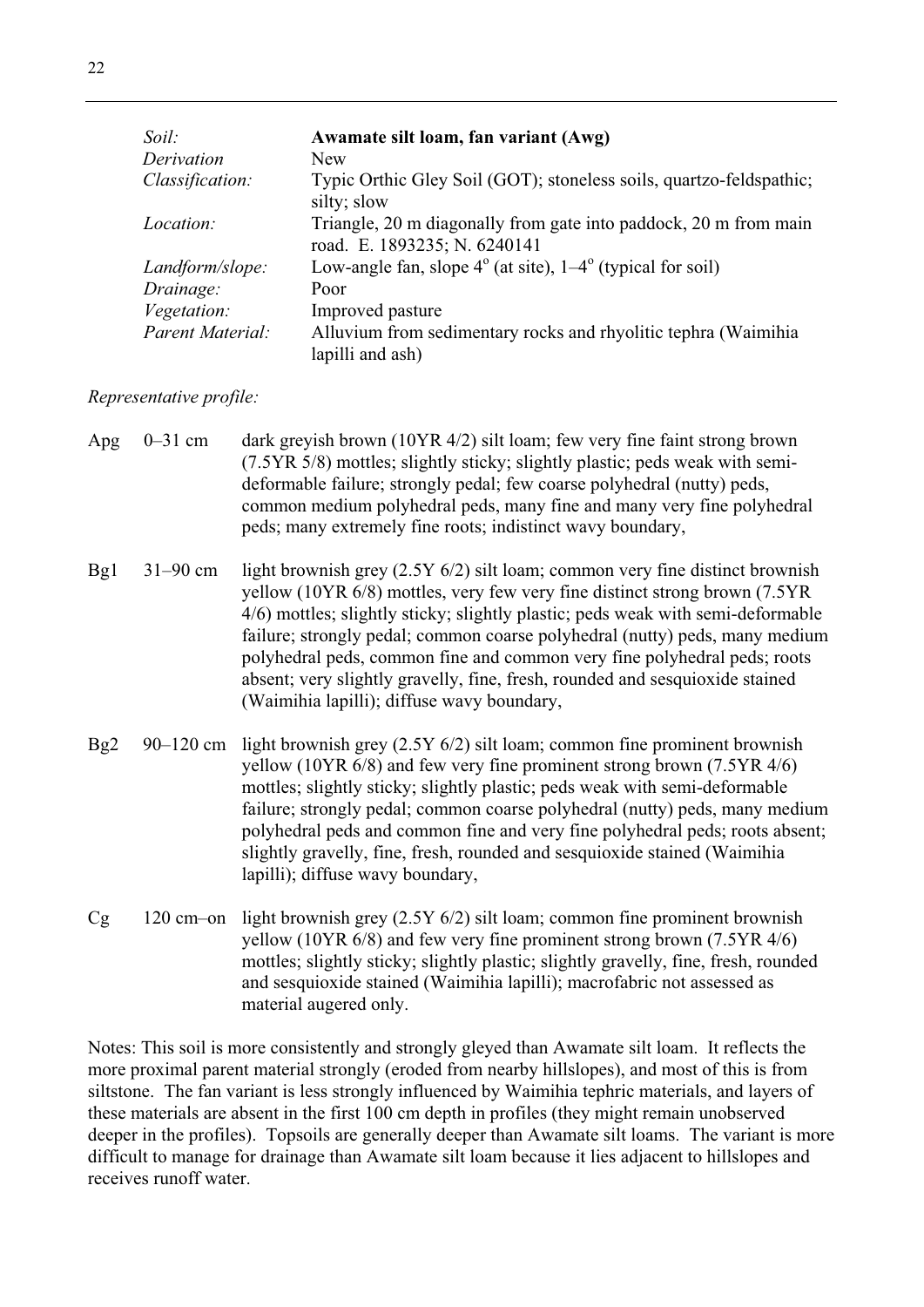| Soil:              | Mohaka loamy sand (Mo)                                                                                           |
|--------------------|------------------------------------------------------------------------------------------------------------------|
| Derivation         | Mohaka soils (Mo) (Rijkse 1979)                                                                                  |
| Classification:    | Typic Perch-gley Pumice Soils (MPT); tephric, rhyolitic; sandy/silty;<br>rapid/slow                              |
| <i>Location:</i>   | Bu 1, lower part. E. 2893968; N. 6240553                                                                         |
| Landform/slope:    | Intermediate gently sloping terraces, slope $3^\circ$ (at site), $2-6^\circ$ (typical<br>for soil)               |
| Drainage:          | Poor                                                                                                             |
| <i>Vegetation:</i> | Improved pasture                                                                                                 |
| Parent Material:   | Airfall ryholitic tephra (Taupo ash and lapilli, Waimihia lapilli and<br>ash, older weathered tephra and loess). |

## *Representative profile:*

| Ap        | $0-16$ cm     | very dark brown (10YR 2/2) loamy sand; non-sticky; non-plastic; peds very<br>weak with very friable failure; strongly pedal; many fine polyhedral (nutty)<br>peds and abundant very fine polyhedral peds; many very fine roots; very<br>slightly gravelly, fine, fresh rounded pumice (Taupo lapilli); non-reactive to<br>reactive-Al test; abrupt wavy boundary,                                                                                                             |
|-----------|---------------|-------------------------------------------------------------------------------------------------------------------------------------------------------------------------------------------------------------------------------------------------------------------------------------------------------------------------------------------------------------------------------------------------------------------------------------------------------------------------------|
| <b>Bw</b> | $16 - 26$ cm  | yellowish brown (10YR 5/8) and light reddish brown (5YR 6/4) loamy sand;<br>few extremely fine distinct dark red (2.5YR 3/6) and few very fine faint<br>yellowish red (5YR 5/8) mottles; non-sticky; non-plastic; peds very weak with<br>very friable failure; loose particle packing; weakly pedal; few fine polyhedral<br>(nutty) peds; common very fine roots; non-gravelly; moderately to strongly<br>reactive to reactive-Al test; abrupt wavy boundary; (Waimihia ash), |
| <b>Bg</b> | 26-39 cm      | light brownish grey (2.5Y 6/2) sand; common very fine distinct dark red<br>(2.5YR 3/6) and yellowish red (5YR 5/8) mottles; non-sticky; non-plastic; peds<br>very weak with very friable failure; loose particle packing; weakly pedal; few<br>fine polyhedral (nutty) peds; few very fine roots; non-gravelly; non-reactive to<br>reactive-Al test (as are all underlying horizons); abrupt wavy boundary;<br>(Waimihia ash),                                                |
| Cg        | 39-76 cm      | light grey (10YR 7/2) sand; few very fine faint to distinct brownish yellow<br>(10YR 6/8) and few very fine distinct yellowish red (10YR 5/8) mottles; non-<br>sticky; non-plastic; loose particle packing; single grain apedal; roots absent;<br>distinct wavy boundary; (Waimihia ash),                                                                                                                                                                                     |
| 2Btg      | $76 - 100$ cm | light grey (10YR 7/2) and light yellowish brown (10YR 6/4) sandy clay loam;<br>common fine distinct brownish yellow (10YR 6/8) and few very fine faint light<br>reddish brown (2.5YR 6/4) mottles; slightly sticky; slightly plastic; very<br>weakly indurated; massive apedal; clay coats suspected but difficult to detect<br>as material was excavated in massive clods; distinct wavy boundary; (older<br>weathered tephra and loess and pan-forming),                    |
| 3Bw       |               | 100–112 cm strong brown (7.5YR 5/8) silt loam; slightly sticky; slightly plastic; peds with<br>friable failure; firm to auger; macrofabric not assessed as material augered<br>only; (parent material is siltstone),                                                                                                                                                                                                                                                          |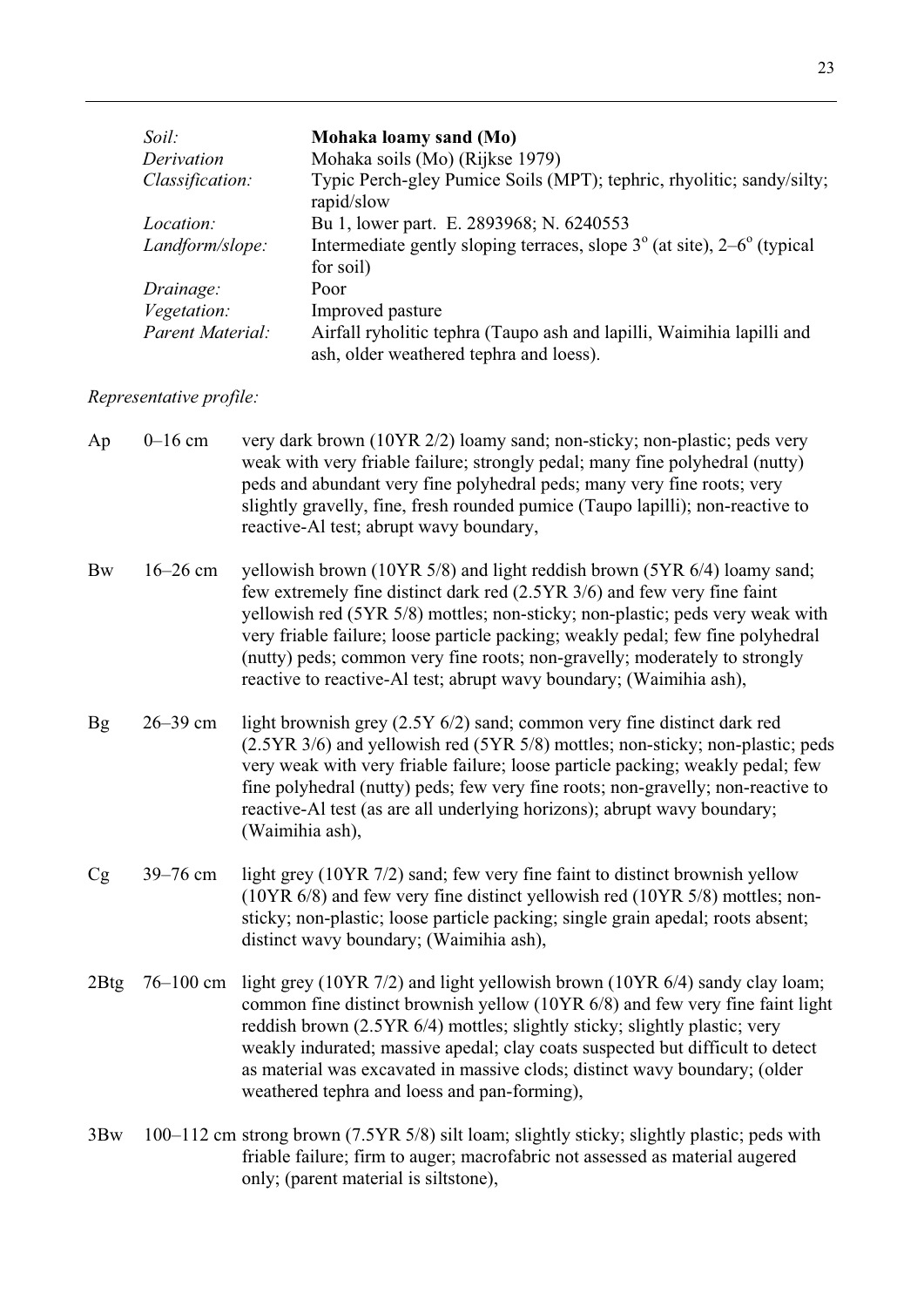R 112 cm–on grey (2.5Y 5/0) silt loam; slightly sticky; slightly plastic; firm to auger; macrofabric not assessed as material augered only (auger depth 120 cm); (slightly weathered siltstone).

Notes: Mohaka soils occur on the distinctive inclined intermediate terraces seen best in the 'bull' paddocks. They extend (and become narrower) into the adjacent hill and steepland where they become steeper (up to about  $6^{\circ}$ ). Internal drainage becomes more impeded (worse) closer to the hills. Water is perched in the strongly gleyed subsoil layers. The main cause of this perching is the presence of slightly weathered, very slowly permeable siltstone at shallow depth. There is just 100 cm or so of sandy tephric material over the siltstone. The 2Btg horizon corresponds to the pan as reported in Rijkse (1979), and this material also contributes to poor subsoil drainage. While topsoil textures are mainly loamy sands, and are notably coarse when compared with the predominant silty textures of the farm property, a small increase in clay content to just 10–12% will give sandy loam textures (observed where terraces merge into hill country slopes).

| Soil:            | Gisborne loamy sand (Gi)                                                                          |
|------------------|---------------------------------------------------------------------------------------------------|
| Derivation       | Gisborne soils (Gi) (Rijkse 1979)                                                                 |
| Classification:  | Allophanic Orthic Pumice Soil (MOL); tephric, rhyolitic; sandy;<br>rapid                          |
| Location:        | Not described, but best examples in paddocks 1,2,12,13 in the new<br>blocks                       |
| Landform/slope:  | Undulating to rolling $4-15^{\circ}$ (typical for soil)                                           |
| Drainage:        | Well                                                                                              |
| Vegetation:      | Improved pasture                                                                                  |
| Parent Material: | Taupo and Waimihia ash and lapilli on older weathered rhyolitic<br>tephra and loess on siltstone. |

#### *Representative profile:*

Notes: No representative profile was selected for description, but pedons are similar to the profile described for the Gisborne hill soil (below). Auger inspections of the Gisborne rolling phase reveal slightly deeper topsoils over the mixed AB horizon (many more than 20 cm), and greater depths to the massive older weathered sandy tephric material.

| Soil:            | Gisborne loamy sand, hill soil (GiH)                                                              |
|------------------|---------------------------------------------------------------------------------------------------|
| Derivation       | Gisborne hill soils (GiH) (Rijkse 1979)                                                           |
| Classification:  | Allophanic Orthic Pumice Soil (MOL); tephric, rhyolitic; sandy;<br>rapid                          |
| Location:        | Paddock No. 8 in the new blocks, 20 m beside track cut into hillslope.<br>E. 2894050; N. 6238800  |
| Landform/slope:  | Hillslope, slope $22^{\circ}$ (at site), $16-25^{\circ}$ (typical for soil)                       |
| Drainage:        | Well                                                                                              |
| Vegetation:      | Improved pasture                                                                                  |
| Parent Material: | Taupo and Waimihia ash and lapilli on older weathered rhyolitic<br>tephra and loess on siltstone. |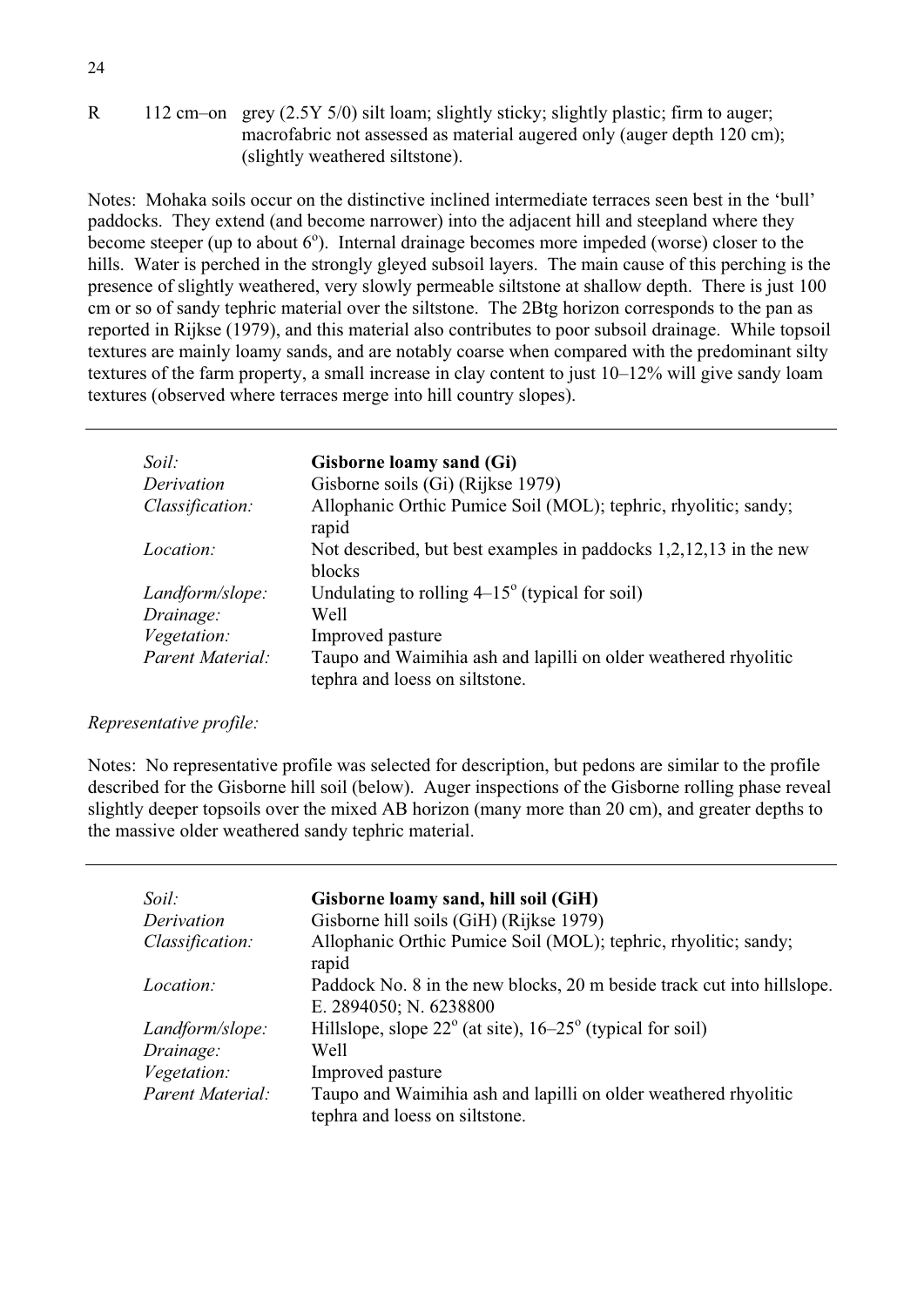#### *Representative profile:*

| Ap | $0-16$ cm       | very dark brown (10YR 2/2) loamy sand; non-sticky; non-plastic; peds very<br>weak with very friable failure; strongly pedal; common fine polyhedral (nutty)<br>peds and abundant very fine polyhedral peds; many extremely fine roots; very<br>slightly gravelly, fine, fresh and rounded (Taupo lapilli); moderately reactive<br>to reactive-Al test; distinct wavy boundary,                                                                                                                        |
|----|-----------------|-------------------------------------------------------------------------------------------------------------------------------------------------------------------------------------------------------------------------------------------------------------------------------------------------------------------------------------------------------------------------------------------------------------------------------------------------------------------------------------------------------|
| AB | $16 - 28$ cm    | very dark brown (10YR 2/2) and yellowish brown (10YR 5/8) loamy sand<br>(50/50 mixed material from A and B horizons); non-sticky; non-plastic; peds<br>very weak with very friable failure; strongly pedal; common fine polyhedral<br>(nutty) peds and abundant very fine polyhedral peds; many extremely fine<br>roots; very slightly gravelly, fine, both fresh and sesquioxide-stained, rounded<br>(Taupo and Waimihia lapilli); strongly reactive to reactive-Al test; distinct<br>wavy boundary, |
|    | 2Bw1 28-50 cm   | yellowish brown (10YR 5/8) and brownish yellow (10YR 6/4) sand; non-<br>sticky; non-plastic; particle packing loose; peds very weak with very friable<br>failure; moderately pedal; many fine polyhedral (nutty) peds and abundant very<br>fine polyhedral peds; common extremely fine roots; very slightly gravelly,<br>fine, sesquioxide-stained, rounded (Waimihia lapilli); strongly reactive to<br>reactive-Al test; distinct wavy boundary,                                                     |
|    | $3Bw2$ 50 cm-on | brownish yellow (10YR 6/4–6/6) loamy sand; non-sticky; non-plastic; peds<br>weak with very friable failure; moderately pedal; many fine polyhedral (nutty)<br>peds and abundant very fine polyhedral peds; non-reactive to reactive-Al test.                                                                                                                                                                                                                                                          |

Notes: Gisborne loamy sands are very easy to predict in the landscape because they occupy the obviously stable hillslopes. Also, where subsoils are exposed by stock camps or farm track cuttings, the strong yellowish brown colour of the Waimihia material is evident from a distance. While topsoil textures are mainly loamy sands, and are notably coarse when compared with the predominant silty textures of the farm property, a small increase in clay content to just 10–12% will give sandy loam textures.

| Soil:            | Pouawa silt loam, hill soil (PwH)                                           |
|------------------|-----------------------------------------------------------------------------|
| Derivation:      | Pouawa silt loam, hill soil (25bH) (NZ Soil Bureau 1954)                    |
| Classification:  | Typic Immature Pallic Soil (PIT); moderately deep soils on rock, soft       |
|                  | mudstone; sandy over skeletal; rapid                                        |
| <i>Location:</i> | Western margin of Pylon, in cut bank beside track. E. 2893237;              |
|                  | N. 6239595                                                                  |
| Landform/slope:  | Hillslope, slope $16^{\circ}$ (at site), $16-25^{\circ}$ (typical for soil) |
| Drainage:        | Well                                                                        |
| Vegetation:      | Unimproved pasture                                                          |
| Parent Material: | Siltstone with veneer of Taupo ash and lapilli.                             |

*Representative profile:*

Ap 0–20 cm black (10YR 2/1) silt loam; non-sticky; non-plastic; peds very weak with very friable failure; strongly pedal; few fine polyhedral (nutty) peds and abundant very fine polyhedral peds; many extremely fine roots; very slightly gravelly,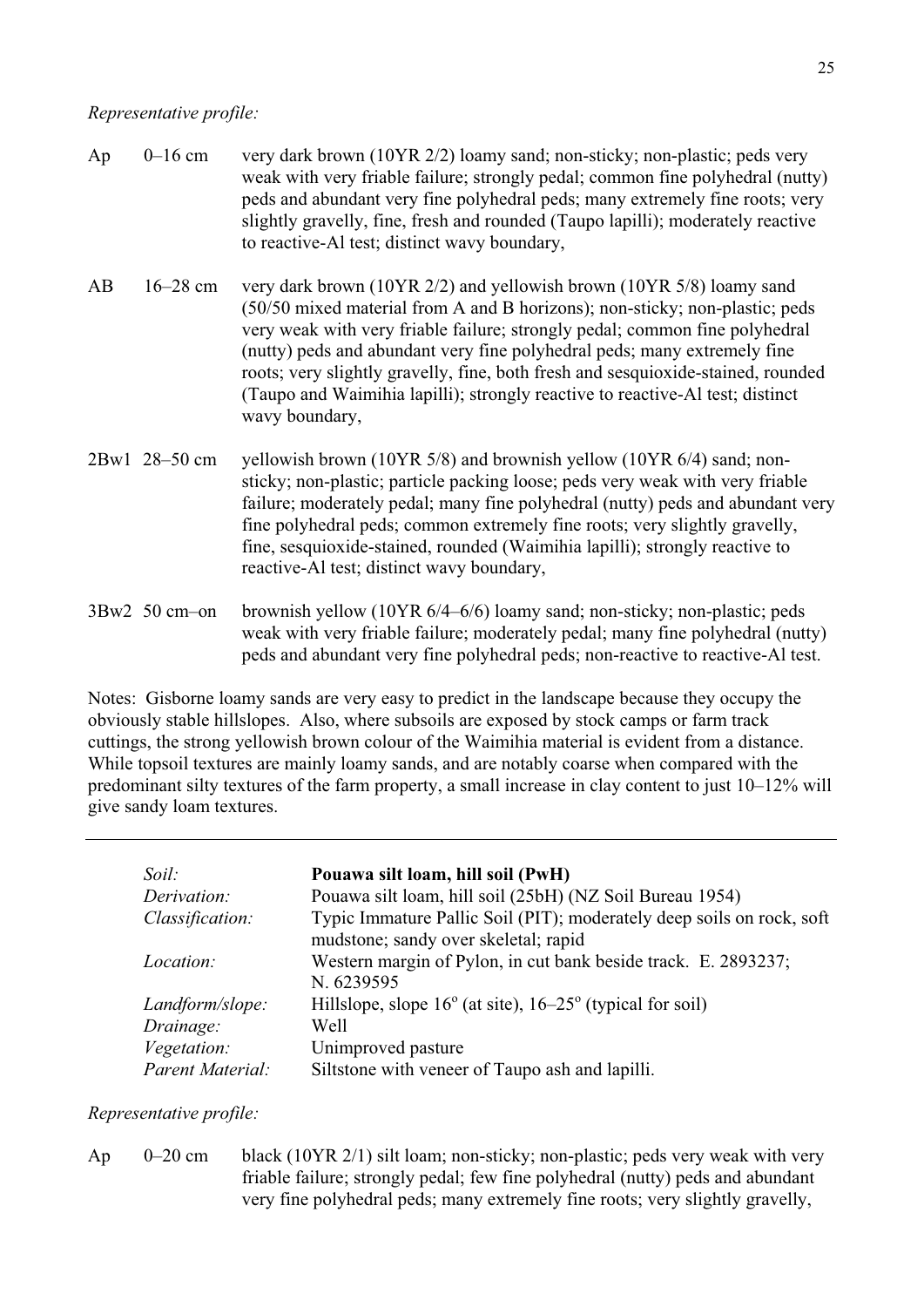| fine, fresh and rounded (Taupo lapilli); indistinct wavy boundary, |  |  |
|--------------------------------------------------------------------|--|--|
|--------------------------------------------------------------------|--|--|

| AB        | $20 - 24$ cm | black (10YR $2/1$ ) and light yellowish brown (10YR $6/4$ ) silt loam (50/50)<br>mixed material from A and B horizons); slightly sticky; moderately plastic;<br>peds weak with friable failure and other peds firm with semi-deformable<br>failure; strongly pedal; few medium polyhedral (nutty) peds, common fine<br>polyhedral peds and many very fine polyhedral peds; common extremely fine<br>roots; slightly gravelly, fine, fresh, rounded (Taupo lapilli) and medium,<br>moderately weathered, angular, siltstone; distinct wavy boundary, |
|-----------|--------------|-----------------------------------------------------------------------------------------------------------------------------------------------------------------------------------------------------------------------------------------------------------------------------------------------------------------------------------------------------------------------------------------------------------------------------------------------------------------------------------------------------------------------------------------------------|
| <b>Bw</b> | $24 - 34$ cm | light yellowish brown (10YR $6/4-2.5Y$ 6/4) silt loam; slightly sticky;<br>moderately plastic; peds weak with semi-deformable failure; moderately pedal                                                                                                                                                                                                                                                                                                                                                                                             |

- moderately plastic; peds weak with semi-deformable failure; moderately pedal; few medium polyhedral (nutty) peds, many fine and many very fine polyhedral peds; common extremely fine roots; very gravelly (40%), coarse, medium to fine, moderately weathered, angular siltstone; distinct wavy boundary,
- C 34 cm–on light yellowish brown (10YR 6/4–2.5Y 6/4) silt loam; slightly sticky; slightly plastic; peds weak with semi-deformable failure; weakly/moderately pedal; few medium polyhedral (nutty) peds, few fine and few very fine polyhedral peds; common extremely fine roots; extremely gravelly (83%), coarse, medium to fine, moderately weathered and fresh, angular siltstone.

Notes: Pouawa silt loams are essentially hilly versions of Hangaroa (with Taupo tephra) and Mahoenui (Taupo tephra absent) steepland soils, with slopes generally less than  $26^{\circ}$  in the former soil terrain and greater than  $25^\circ$  in the latter. About 10% of Pouawa map unit areas have been stripped of soil material to leave Raw Soils on landslide sites (soil material here comprises 3–10 cm (usually around 5 cm) of immature topsoil on insitu rock). The steepland soil terrain, by contrast, has more than 40% area affected by landslides.

| Soil:            | Pakarae complex (PcH*)                                                     |
|------------------|----------------------------------------------------------------------------|
| Derivation:      | Pakarae complex, hill soil (29dH) (NZ Soil Bureau 1954)                    |
| Classification:  | Typic Orthic Gley Soil (GOT); stoneless soils; silty; slow                 |
| Location:        | Upper Hill end, paddock 3. E. 2893766; N. 6239809                          |
| Landform/slope:  | Hillslope, slope $12^{\circ}$ (at site), $8-15^{\circ}$ (typical for soil) |
| Drainage:        | Poor                                                                       |
| Vegetation:      | Unimproved pasture grasses, sedges, rushes                                 |
| Parent Material: | Siltstone with veneer of Taupo ash and lapilli.                            |

*Representative profile 1:*

| Ap  | $0 - 14$ cm  | dark greyish brown $(2.5Y\,4/2)$ silt loam; common fine faint light brownish<br>grey $(2.5Y_0/2)$ mottle and few extremely fine distinct dark yellowish brown<br>(10YR 4/6) mottles; slightly sticky; slightly plastic; peds slightly firm with<br>semi-deformable failure; strongly pedal; common coarse, medium and fine<br>polyhedral (nutty) peds; common extremely fine roots; distinct wavy boundary, |
|-----|--------------|-------------------------------------------------------------------------------------------------------------------------------------------------------------------------------------------------------------------------------------------------------------------------------------------------------------------------------------------------------------------------------------------------------------|
| Bg1 | $14 - 30$ cm | light brownish grey $(2.5Y 6/2)$ silt loam; many fine prominent yellowish brown<br>(10YR 5/8) mottles; slightly sticky; moderately plastic; peds weak with semi-<br>deformable failure; strongly pedal; few medium polyhedral (nutty) peds,<br>common fine polyhedral peds and many very fine polyhedral peds; few<br>extremely fine roots; 2 cm thickness of very dark grey (10YR 3/1) carbon-rich         |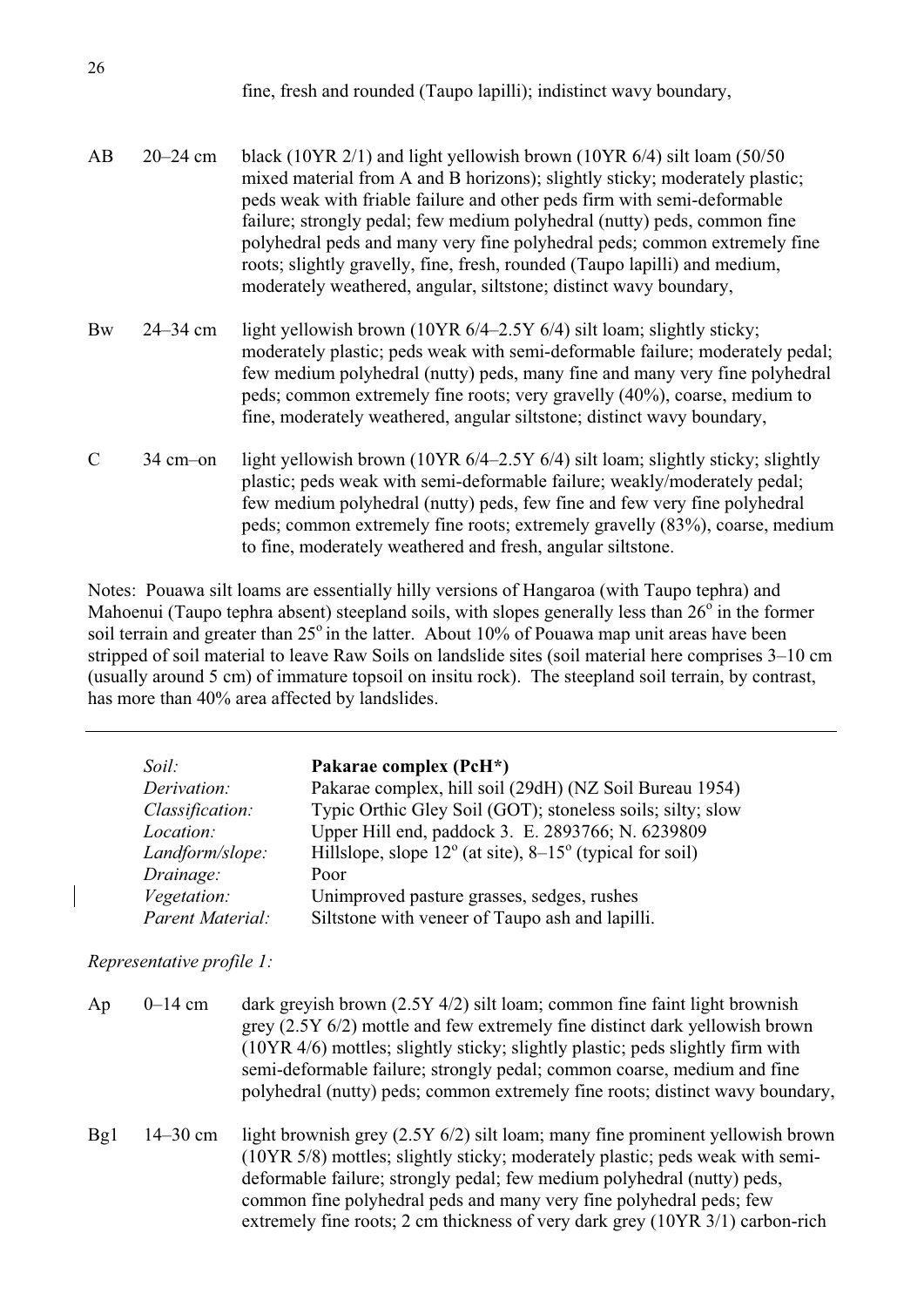material at base (not present in all places); distinct wavy boundary,

- Bg2 30–47 cm light brownish grey (2.5Y 6/2) silt loam; many fine prominent yellowish brown (10YR 5/8) mottles; slightly sticky; moderately plastic; peds weak with semideformable failure; strongly pedal; few medium polyhedral (nutty) peds, common fine polyhedral peds and many very fine polyhedral peds (macrofabric assessed with difficulty due to the soil mass being very wet); roots absent; distinct wavy boundary,
- R 47 cm–on grey (10YR 5/1) silty clay; light olive brown (2.5Y 5/4) staining; very sticky; very plastic; massive apedal; moderately weathered and fresh, crumbly (soft) siltstone–higher content of clay than is normal for the siltstone formation underlying the farm.

*Representative profile 2: (brief description, small hillock at E. 2893734; N. 6239778, slope 10<sup>o</sup>)* 

| Ap             | $0 - 17$ cm         | dark yellowish brown (10YR 3/4) silt loam; non-sticky; non-plastic; many<br>extremely fine roots; very slightly gravelly, fine, fresh and rounded (Taupo<br>lapilli); distinct wavy boundary,                                                                                       |
|----------------|---------------------|-------------------------------------------------------------------------------------------------------------------------------------------------------------------------------------------------------------------------------------------------------------------------------------|
| <b>Bw</b>      | $17 - 38$ cm        | brownish yellow (10YR 6/6) loamy sand; non-sticky; non-plastic; common<br>extremely fine roots; very slightly gravelly, fine, rounded, sesquioxide-stained<br>(Waimihia lapilli); distinct wavy boundary,                                                                           |
| $\mathbf{B}$ g | $38 - 90$ cm        | light brownish grey (2.5Y 6/2) silt loam; common very fine and fine brownish<br>yellow (10YR 6/6) mottles; slightly sticky; moderately plastic; roots absent;<br>distinct wavy boundary,                                                                                            |
| $\mathcal{C}$  | $90 \text{ cm}$ -on | pale olive $(5Y 6/3)$ silty clay; few fine distinct brownish yellow $(10YR 6/6)$<br>and common fine distinct strong brown (7.5YR 5/8) mottles; highly altered<br>crumbly (soft) siltstone–higher content of clay than is normal for the siltstone<br>formation underlying the farm. |

Notes: The Pakarae complex occurs in Hill End on a very large, distinctive east-facing slumped block, dipping at an average angle of about  $10^{\circ}$ . At lowest elevations the dipping surface is cut by gullies where Pakarae silt loam, hill soils occur. The dominant part of the complex supports the poorly drained Typic Orthic Gley Soil described in representative profile 1. Abundant sedges and rushes testify to the poor drainage conditions. The second (representative profile 2) and subdominant part (estimated to cover 15–25% of the area) is a better-drained soil (although still imperfect) on very low amplitude hillocks within the slumped structure. This soil has retained some influences of tephra (Taupo and Waimihia) in upper horizons, but comprises weathered siltstone (similar to the dominant profile) in lower horizons. There is no obvious indication of recent mass slope failures (no tension cracks, etc.), but the landform suggests that creeping styles of movement might occur.

| Soil:                               | Pakarae silt loam, hill soil (PcH)                                                                            |
|-------------------------------------|---------------------------------------------------------------------------------------------------------------|
| Derivation:                         | Pakarae hill soils (PcH) (Rikse 1979)                                                                         |
| Classification:                     | Typic Immature Pallic Soil (PIT); moderately deep soils on rock, soft<br>mudstone; sandy over skeletal; rapid |
| <i>Location:</i><br>Landform/slope: | Scamperdown 3 and 4 paddocks<br>Hillslopes, $16-25^\circ$ (typical for soil)                                  |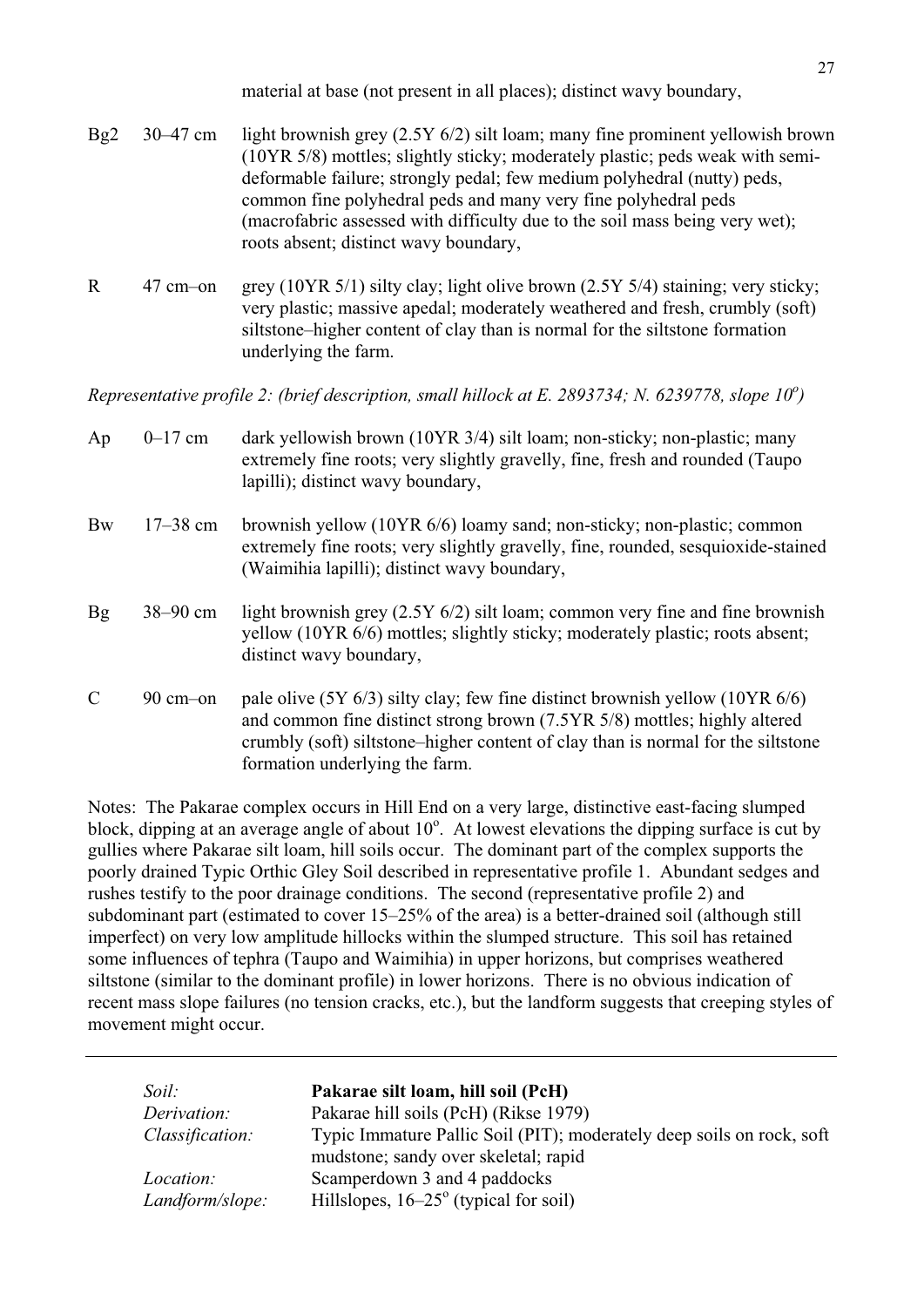*Drainage:* Well and imperfectly *Vegetation:* Unimproved pasture *Parent Material:* Siltstone with veneer of Taupo ash and lapilli.

Notes: No description is available for this soil, but it is described in Rijkse 1979. Pakarae silt loams are similar in morphology to Pouawa silt loams, but the former are recorded on slopes that are more disturbed by landslides. Characteristically, flowy (poorly drained) debris from these landslides remain in storage on lower slopes. While landslides occur in Pouawa terrain, they tend to be more discrete, and without the slumpy/flowy materials on lower slopes. The cause of the difference is speculative without proper investigation, but it may be related to the siltstone under Pakarae soils being softer and weaker (similar idea as that used to explain the Pakarae complex landform) and/or with a higher clay content.

The tephra-rich profile described in Rijkse (1979), is very rare in Pakarae terrain on the farm. Most tephra has been removed by erosion, and remains on spur slopes only. For management purposes, Pakarae soil is best treated as a soil developed directly from soft siltstone, with a patchy veneer of Taupo tephra, no Waimihia material and no older weathered tephra.

| Soil:            | Hangaroa silt loam, steepland soil (HaS)                                    |
|------------------|-----------------------------------------------------------------------------|
| Derivation:      | Hangaroa steepland soils (HaS) (Rijkse 1979)                                |
| Classification:  | Weathered Orthic Recent Soil (ROW); paralithic soils, soft                  |
|                  | mudstone; silty over skeletal; rapid                                        |
| <i>Location:</i> | Winiatas 1, Ridge Lane. E. 2894279; N. 6239971                              |
| Landform/slope:  | Steepland, slope $33^{\circ}$ (at site), $27-35^{\circ}$ (typical for soil) |
| Drainage:        | Well                                                                        |
| Vegetation:      | Unimproved pasture                                                          |
| Parent Material: | Siltstone with veneer of Taupo ash and lapilli (and Waimihia ash).          |

#### *Representative profile:*

| Ap        | $0 - 17$ cm  | very dark greyish brown (10YR 3/2) and black (10YR 2/1) silt loam; slightly<br>sticky; slightly plastic; peds slightly firm with semi-deformable failure and few<br>peds weak with friable failure; strongly pedal; few medium polyhedral (nutty)<br>peds, common fine polyhedral peds and many very fine polyhedral peds;<br>common very fine roots; very slightly gravelly, fine and medium, fresh, sub-<br>rounded pumice (Taupo lapilli) and fine to medium slightly weathered, sub-<br>rounded and angular siltstone; abrupt wavy boundary (high amplitude wavy-<br>Ap horizon depths vary over short distances for 9 cm depth to 24 cm), |
|-----------|--------------|------------------------------------------------------------------------------------------------------------------------------------------------------------------------------------------------------------------------------------------------------------------------------------------------------------------------------------------------------------------------------------------------------------------------------------------------------------------------------------------------------------------------------------------------------------------------------------------------------------------------------------------------|
| <b>Bw</b> | $17 - 47$ cm | yellowish brown (10YR 5/6) silt loam; few very dark greyish brown (10YR<br>3/2) occlusions of topsoil in upper parts; peds weak with friable failure;<br>moderately pedal; few medium polyhedral (nutty) peds, common fine very fine<br>polyhedral peds; common very fine roots; very gravelly (42%), coarse,<br>medium and fine, slightly weathered, angular siltstone; diffuse wavy boundary,                                                                                                                                                                                                                                                |
|           | $47$ cm-on   | yellowish brown (10YR 5/6) silt loam; slightly sticky; moderately plastic; peds<br>weak with friable failure; slightly pedal; few fine and very fine polyhedral<br>(nutty) peds; few fine roots; extremely gravelly (84%), coarse, medium to fine,<br>moderately weathered, angular siltstone.                                                                                                                                                                                                                                                                                                                                                 |

Notes: Hangaroa soils form the subdominant part of a double taxa soil map unit (MeSe+HaS). Hangaroa soils occur on ridges and spurs, extending downslope to where slopes become highly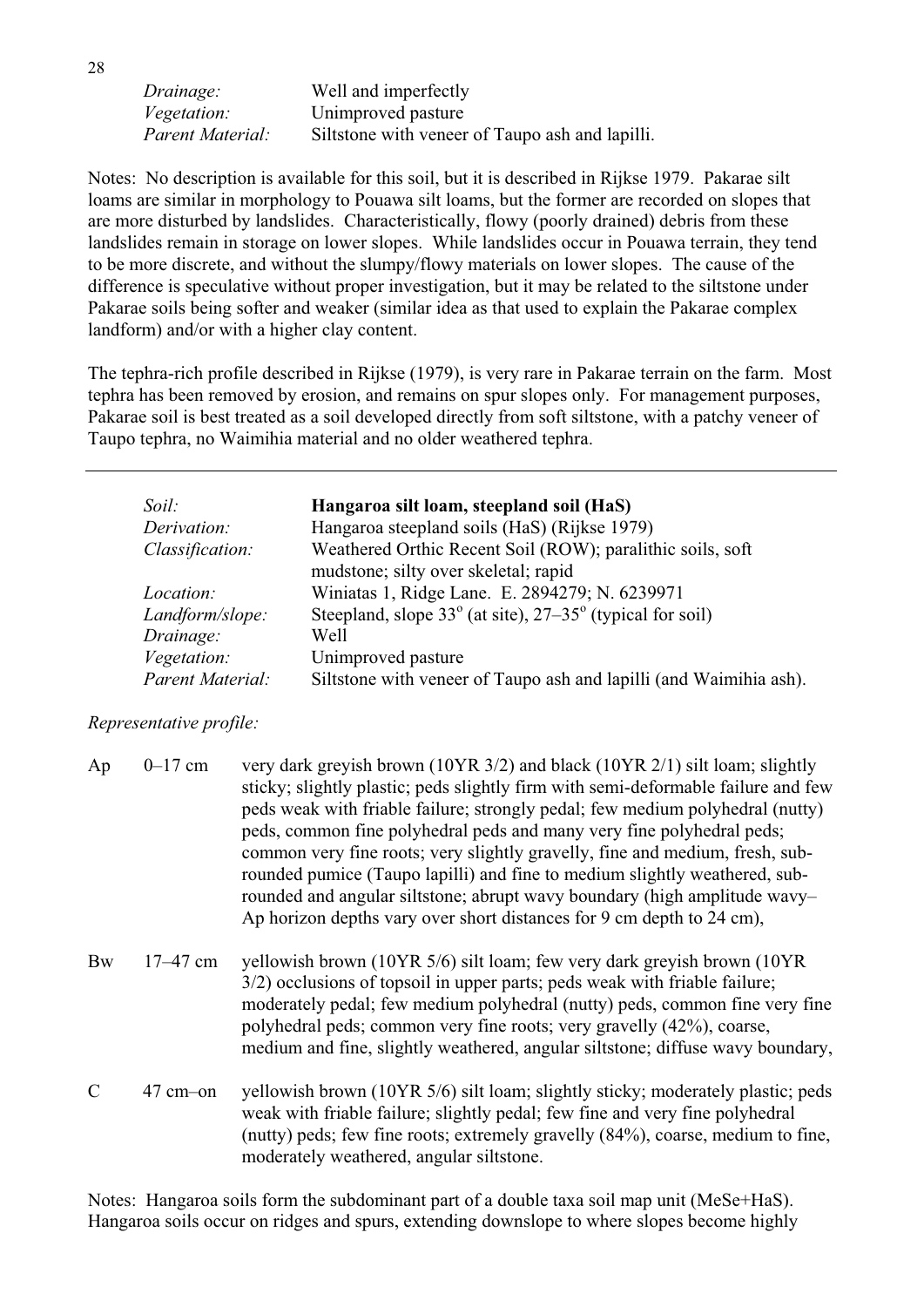disturbed by past landslide activity. This more eroded terrain lying between landslide sites is dominated by the Mahoenui silt loam, shallow phase, steepland soil. An approximate ratio of Mahoenui to Hangaroa is 60/40. The two soils are inseparable at the mapping scale. The only

significant difference between the two is that Hangaroa topsoils are strongly influenced by Taupo ash and lapilli (and possibly some Waimihia ash), giving topsoils a darker, sandier (although still basically silty), more friable feel and less well-developed pedality. The main inclusion in the MeSe+HaS map unit are Rocky Raw Soils on landslides scars, and a representative description for these is given in the Mahoenui soil description.

| Soil: |                  | Mahoenui silt loam, shallow phase, steepland soil (MeSe)                    |
|-------|------------------|-----------------------------------------------------------------------------|
|       | Derivation:      | Mahoenui steepland soils (MeS) (Rijkse 1979)                                |
|       | Classification:  | Weathered Orthic Recent Soil (ROW); paralithic soils, soft mudstone;        |
|       |                  | silty over skeletal; rapid.                                                 |
|       | <i>Location:</i> | Grants. E. 2894872; N. 6240724                                              |
|       | Landform/slope:  | Steepland, slope $35^{\circ}$ (at site), $33-45^{\circ}$ (typical for soil) |
|       | Drainage:        | Well                                                                        |
|       | Vegetation:      | Unimproved pasture                                                          |
|       | Parent Material: | Siltstone.                                                                  |

*Representative profile 1:*

| Ap            | $0-8$ cm            | very dark brown (10YR 2/2) silt loam; slightly sticky; slightly plastic; peds<br>slightly firm with semi-deformable failure and peds very weak with friable<br>failure; strongly pedal; few medium polyhedral (nutty) peds, common fine<br>polyhedral peds and many very fine polyhedral peds; common very fine roots;<br>very slightly gravelly, fine and medium, fresh, sub-rounded pumice (Taupo<br>lapilli) and fine to medium slightly weathered, sub-rounded and angular<br>siltstone; abrupt wavy boundary, |
|---------------|---------------------|--------------------------------------------------------------------------------------------------------------------------------------------------------------------------------------------------------------------------------------------------------------------------------------------------------------------------------------------------------------------------------------------------------------------------------------------------------------------------------------------------------------------|
| AB            | $8-15$ cm           | light grey (10YR $7/2$ ) and very dark greyish brown (10YR $3/2$ ) silt loam<br>(50/50 mixed A and B horizon materials); peds weak with friable failure;<br>moderately pedal; few medium polyhedral (nutty) peds, common fine very fine<br>polyhedral peds; common very fine roots; moderately gravelly (20%), coarse,<br>medium and fine, slightly weathered, angular siltstone; diffuse wavy boundary,                                                                                                           |
| $\mathcal{C}$ | $15 - 32$ cm        | light grey (10YR 7/2) and light yellowish brown (10YR 6/4) silt loam; slightly<br>sticky; moderately plastic; peds firm and very firm with brittle failure; slightly<br>pedal; few fine and very fine polyhedral (nutty) peds; apedal material massive;<br>few fine roots; very gravelly (65%), coarse, medium to fine, moderately<br>weathered, angular siltstone,                                                                                                                                                |
| $\mathbf R$   | $32 \text{ cm}$ -on | light yellowish brown (10YR 6/4) slightly to moderately weathered siltstone;<br>common fine to very fine brownish yellow $(10YR 6/6)$ mottles.                                                                                                                                                                                                                                                                                                                                                                     |
|               |                     | Representative profile $2 \cdot$ (the main included and unnamed soil. This particular site is most likely of                                                                                                                                                                                                                                                                                                                                                                                                       |

*Representative profile 2: (the main included and unnamed soil. This particular site is most likely of March 1988 Cyclone Bola age)* 

| Soil:       | <b>Unnamed Rocky Raw Soil, recognised as an inclusion in the map</b> |
|-------------|----------------------------------------------------------------------|
|             | unit MeSe+HaS                                                        |
| Derivation: | <b>New</b>                                                           |